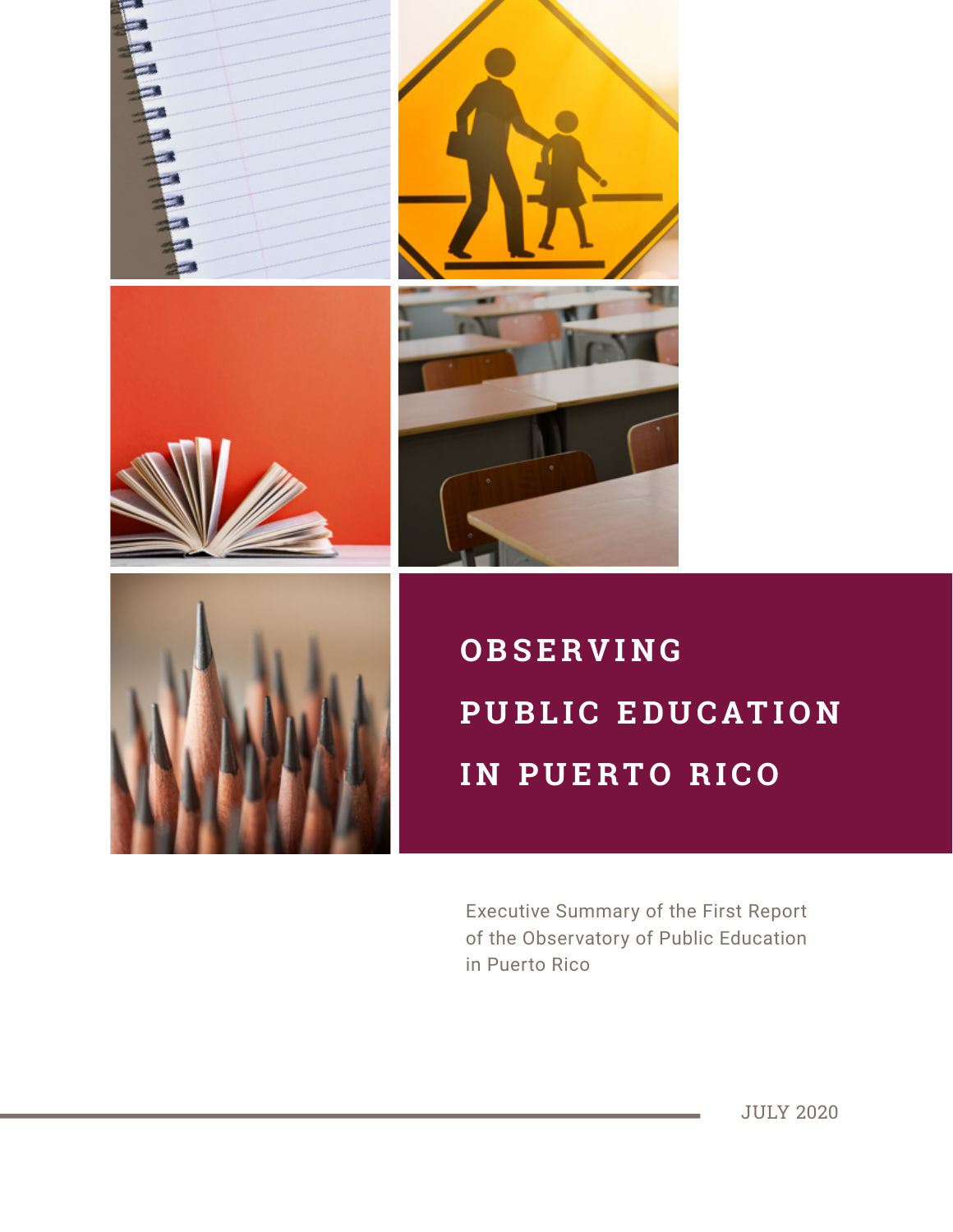#### Researchers:

Dr. José Caraballo Cueto Associate Professor, School of Business Administration Director, Census Information Center University of Puerto Rico, Cayey Campus

Dr. Héctor Cordero Guzmán Professor Marxe School of Public and International Affairs Baruch College, City University of New York

Dr. Indira Luciano Montalvo Associate Professor, Department of Economics University of Puerto Rico, Río Piedras Campus

Dr. César Rey Hernández Full Professor, Graduate School of Public Administration University of Puerto Rico, Río Piedras Campus

Dr. Eileen Segarra Alméstica Full Professor, Department of Economics Researcher, CEMGAP University of Puerto Rico, Río Piedras Campus

#### Research Assistants:

Antonio Gil de Rubio Cruz Carlos Gonzáles Cofiño Jesús Tirado Garay Glorimar Torres Posso

#### Translation into the English Language:

Orlando González Rivera

This research was carried out thanks to the sponsorship of Filantropía PR. We also appreciate the Puerto Rico Department of Education staff's collaboration for their help in providing much of the data used.





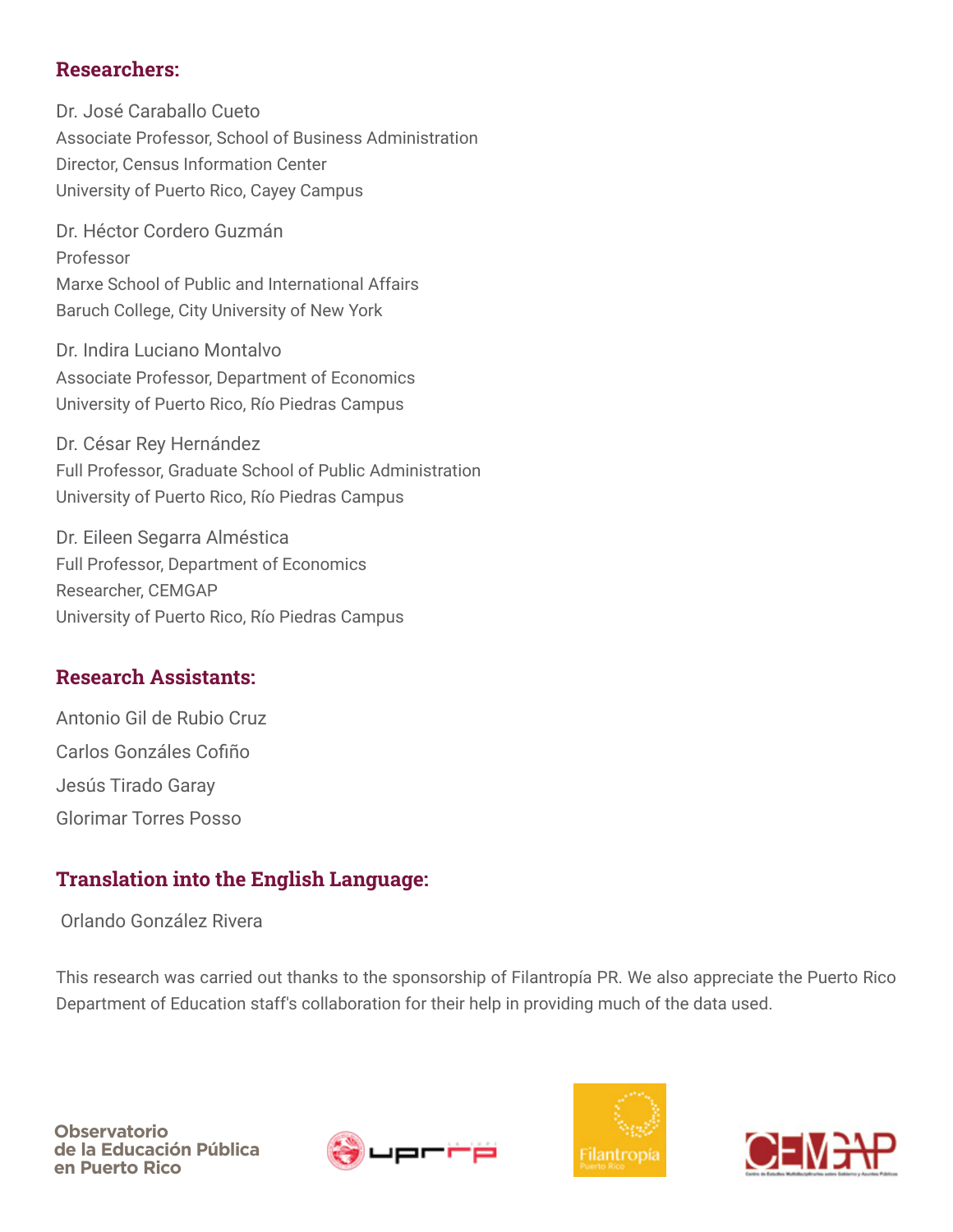## **Introduction**

The purpose of the Observatory of Public Education in Puerto Rico is to foster studies that allow us to better recognize the country and the education system in particular, in a more scientific manner, and thus contribute to the understanding of our reality in a more objective way to provoke possible solutions in the future. During this year, The Observatory was conceived as a think on education matters. It started in mid-2019 due to the concern and the financial support of PR Philanthropy (Filantropía PR in Spanish, previously known as Foundations Network of Puerto Rico, Red de Fundaciones de Puerto Rico in Spanish). It is ascribed to the Center of Multidisciplinary Studies of Government and Public Affairs (Centro de Estudios Multidisciplinarios de Gobierno y Asuntos Públicos, CEMGAP, in Spanish) of the University of Puerto Rico.

At the Observatory, we develop research to shed light on the current status of education in Puerto Rico and to work as a source of information to design public policy to transform and improve the education system of Puerto Rico. This report shows the results of five research works performed during our first year. The objective of the studies presented in this first report is to emphasize the broad questions that will offer us an overview of the education system and provide data to foster public policy decision making based on objective figures and information.

The report includes five studies. In this executive summary, there is a description, findings, and recommendations of each study. Dr. César Rey Hernández performed the first study. It evaluates the education reform enforced through Law 85, in particular the charter schools. The second study belongs to Dr. Héctor Cordero-Guzmán. It focuses on identifying the dimensions of school dropout in Puerto Rico, documenting the changes observed since 2010, and analyzing some labor causes and consequences due to school dropout. The third study, by Dr. Eileen Segarra Alméstica, examined the sociodemographic, community, and school factors affecting academic performance. In the fourth study, Dr. Indira Luciano Montalvo researches the relation between socioeconomic segregation and educational segregation in Puerto Rico. Finally, in the fifth study, Dr. José Caraballo Cueto measured the effect of schools closing on the academic performance of students forced to relocate.

## Study # 1: The educational reform: the charter schools paradigm in the face of poverty and violence in Puerto Rico.

#### Description of Study #1

The purpose of this study is to analyze the education reform pursuant to Law 85 and in particular with respect to the charter schools variable. Its framework was the socioeconomic context of children and youngsters, the social environment in which our youngsters develop, and the role of education as a key to the future of our country. Understanding the formulation of public policy of the law was one of the objectives of our work.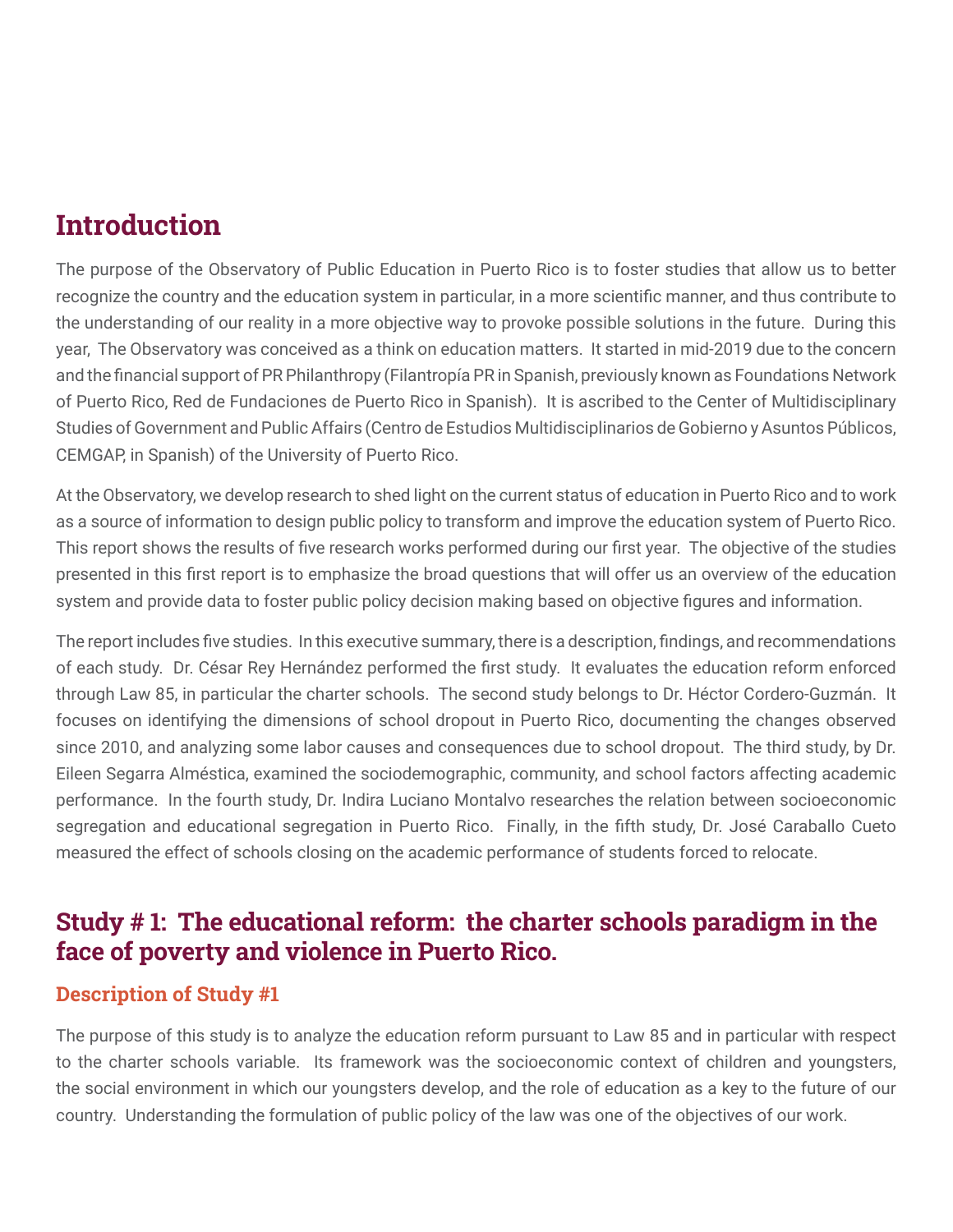The study focused on the only two existing charter schools and their potential of becoming a model to be followed, given their possible success. The work also presented the historical context of the two organic laws in Puerto Rico as a framework of this study.

New York, California, and Louisiana are necessary references due to the similarities in educational contexts and experiences. We made an in-depth study of poverty and marginalization of students, as well as the violence on which the social project of public policies is based. The intention is to reveal possible paths to formulate educational policies given the challenge to adequately manage one of the most sophisticated and substantial budgets in the government of Puerto Rico.

This work has been the only exploratory study performed in Puerto Rico on the two education laws (Law # 149, Law # 85) that have directed the educational reform during the last twenty years in our school system. Within the social and socioeconomic context of education in Puerto Rico, public policy changes have been examined, emphasizing the charter schools' model, a cornerstone of Law # 85 of the last education reform and a point of much debate in the country. The history and ideology that gave origin to the reform were discussed from a critical and comparative perspective. Hence, this model's potential and limitations to change the country's education system are analyzed.

Different **conundrums** have guided this effort. First, we asked ourselves if the Charter School model, spearhead of the discussion, and Law 85, could become a potential model for our system. Hence, other conundrums came up:

- **When did these changes in the country's educational public policy come about, and what was their content?**
- **What is the ideology underlying these education policies?**
- **What is the socioeconomic situation of the island and the students?**
- **What is the role of poverty in education in our country?**
- **What is a charter school all about?**
- **What are educational vouchers all about?**
- **How did these models work in different jurisdictions of the United States?**

The discussion about the education literature in the framework of the specific case of Puerto Rico, the interviews performed with the different officials of the Department of Education, the empirical work performed by two education centers that use different alternative education methods, and the comparison of charter schools in Puerto Rico to cases in California and New York, allowed us to have answers to the initial conundrums, reach conclusions and offer some recommendations on public policy for the public education system of our country.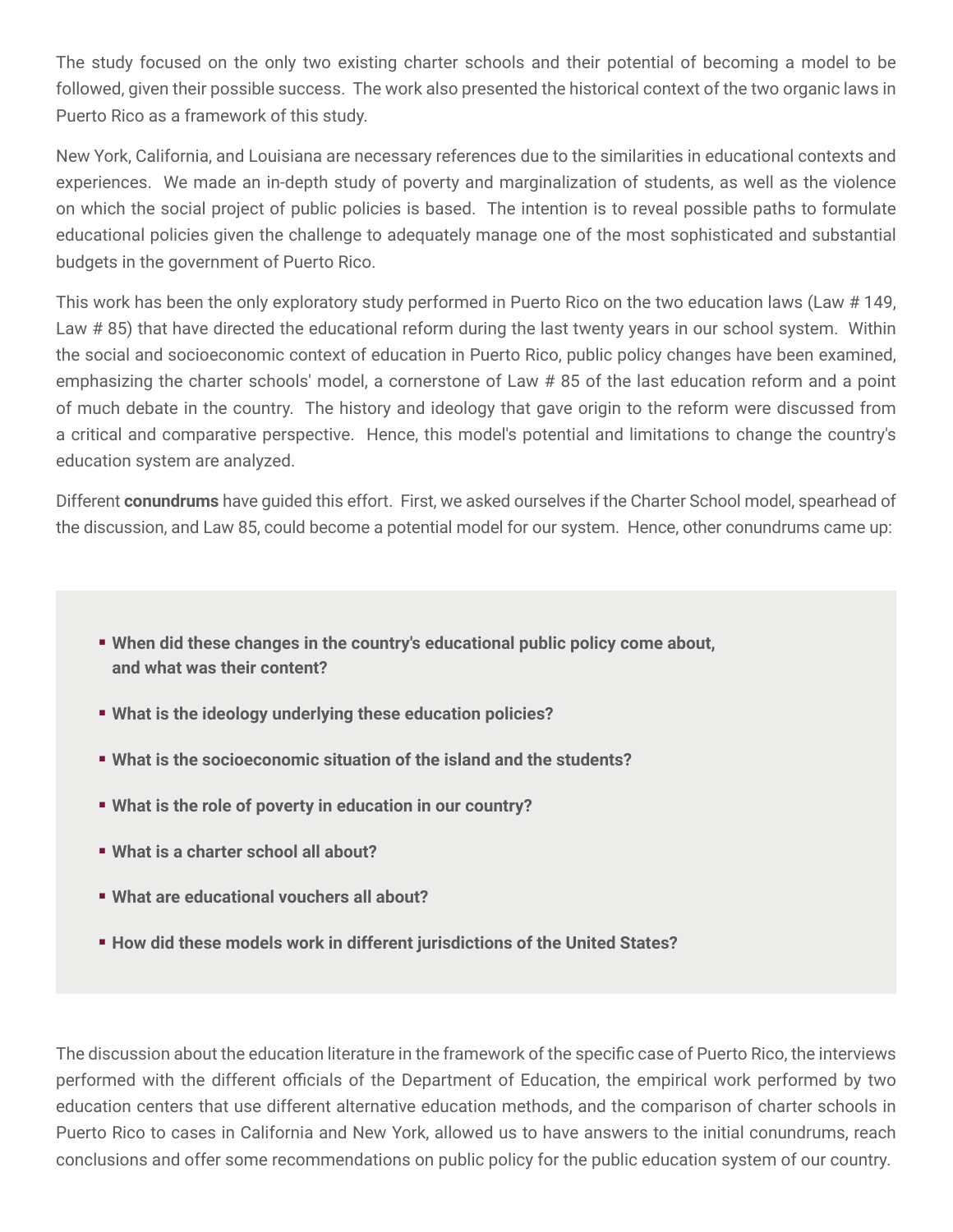#### Findings

This study filled the void of literature about charter schools on the island. The findings of this research have been surprising. Among them, the following stood out:

- The two charter schools pilot projects have been relevant and successful because they rendered immediate benefits to the community they serve.
- The charter school model represents the public education paradigm for youngsters coming from impoverished and violent sectors in our country.
- Charter schools do not represent a budgetary expense for the Department of Education; they are instead an advantage.
- The particularity of the success of this model depended specifically on the community and historic leadership in both cases, as well as, large external financing by philanthropic organizations and foundations that made a bet on that reality.
- The charter schools in other latitudes, particularly in the United States, have implied in some cases the exclusion and marginalization of some sectors due to class, race, and ethnic origin of that society. In our case, as opposed to the example studied in the United States, charter schools have meant the empowerment of these communities.
- If is important to point out that in our evaluation, we saw evidence of some proponents' intention to privatize the charter schools and did not necessarily have the intention to empower those communities.
- The education vouchers did not turn out to be of interest for the education process at this stage of the education reform experiment.

#### Recommendations from Study # 1:

From the research, some limitations and/or obstacles for the education system have been observed when it comes to implementing its public policy, and it is important to reflect upon that. Some recommendations on that matter to be considered are the following:

- A substantial endowment fund is recommended by the Department of Education to expand the experience of the charter schools in the communities with the most disadvantages.
- To create an evaluation commission sponsored by philanthropic foundations and reputed citizens in the community to contribute to these projects with an element of rigor in evaluating academic performance, the relevancy of the curriculum, and job placement.
- To watch over interests that are foreign to the best educational purposes and are trying to meddle with the charter school projects, since the same may be actually damaging to the schools' good performance.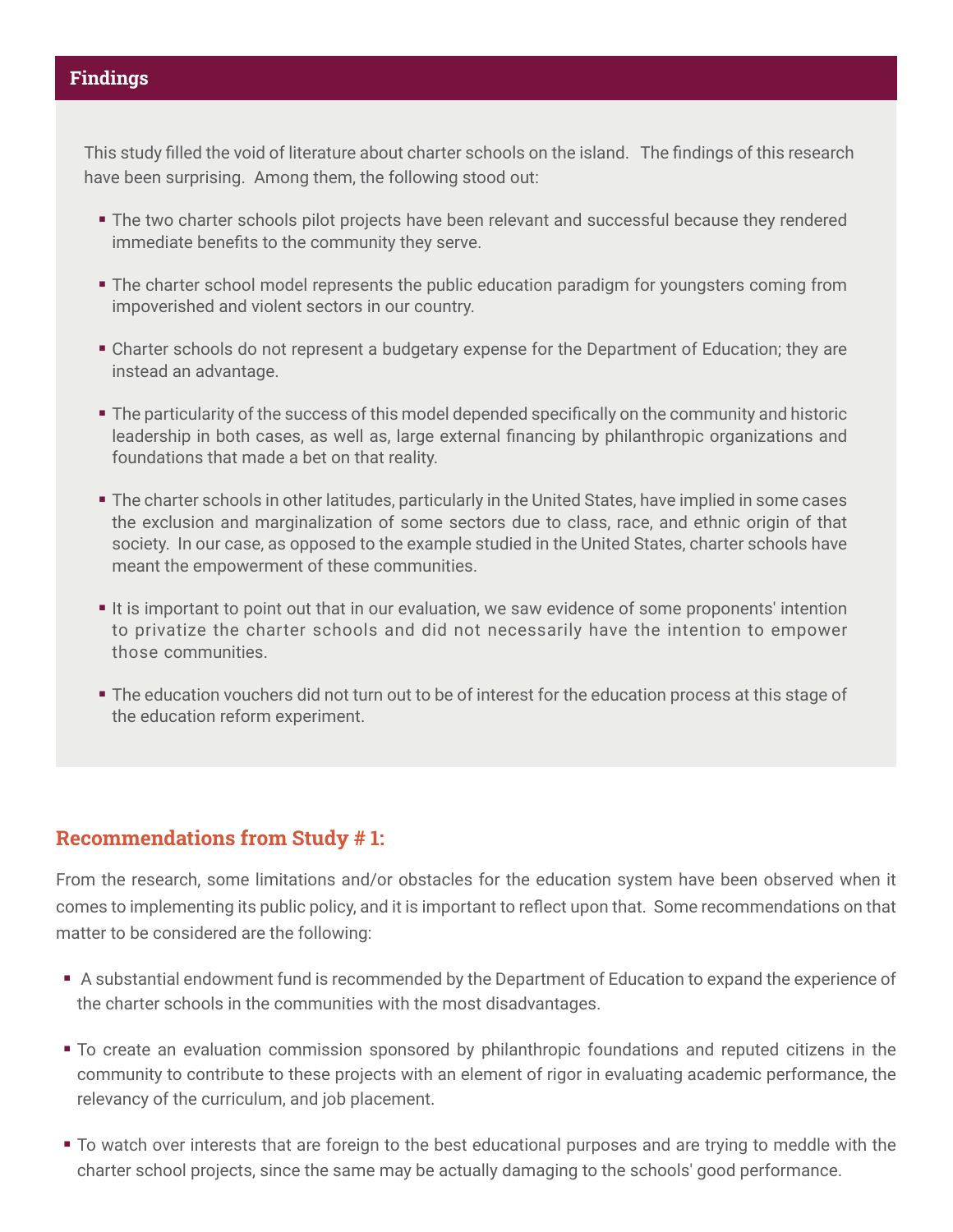- The education vouchers do not seem to be an alternative of interest for our students. The small amount requested by students did not allow us to conclude affirmatively about the positive or negative consequences of this education proposal.
- The recommendation in both cases is to constitute two bodies of evaluation and continuity of public policies independent from the Department of Education and the government agenda, so there will be continuity in the public policies.

## Study # 2: socioeconomic and demographic profile by age and gender of youngsters who have not completed high school in Puerto Rico between 2010 and 2018.

#### Description of Study #2

In this work, presented as part of the Observatory of Education's first report, we contribute to the literature about school dropouts in Puerto Rico, focusing on five main objectives. First, we identify the dimension of the school dropout problem in Puerto Rico within the last few years (since 2010). Second, we document changes in school dropout levels by age and gender during the last decade. Third, we analyze at what moment of a 'youngsters' life cycle and age the school dropout problem start being manifested and concentrated. We discuss at what age we start to see high levels of school dropout and the pattern when leaving the school, whether after having completed their studies or after having left the school before completing them as they grow older. We have identified what percentage of the population between 10 and 28 years old can be considered school dropouts and how the pattern has changed in recent years. Forth, we examine the main demographic and socioeconomic characteristics of school dropouts in Puerto Rico, and compare it to the youngsters who completed high school but did not go to college. That group is a benchmark; although, we also compare the school dropouts with other segments of the population, including people with some university courses (but who did not complete their college degree), people who completed high school but did not go to college, and youngsters who finished college. Fifth, we analyze the impact and the possible consequences of school dropout on employment, unemployment, labor participation levels, and how it relates to poverty levels among youngsters in Puerto Rico.

#### Findings of Study # 2

#### Changes in the Population between the ages of 10 and 28 years old

The young population in Puerto Rico has decreased significantly. The total population of Puerto Rico has been reduced from 3.722 million in 2010 to 3.195 million in 2018. It is a reduction of 526,980 individuals or a 14%. However, Puerto Rico's population between 10 and 28 years old decreased from 1,005,786 in 2010 to 781,786 in 2018. It represents a loss of 224 thousand individuals or a percentage change of 22%. The population of Puerto Rico between the ages of 10 and 28 years old represented 27% of the population in 2010 and went down to 24.5% of the total population in 2018.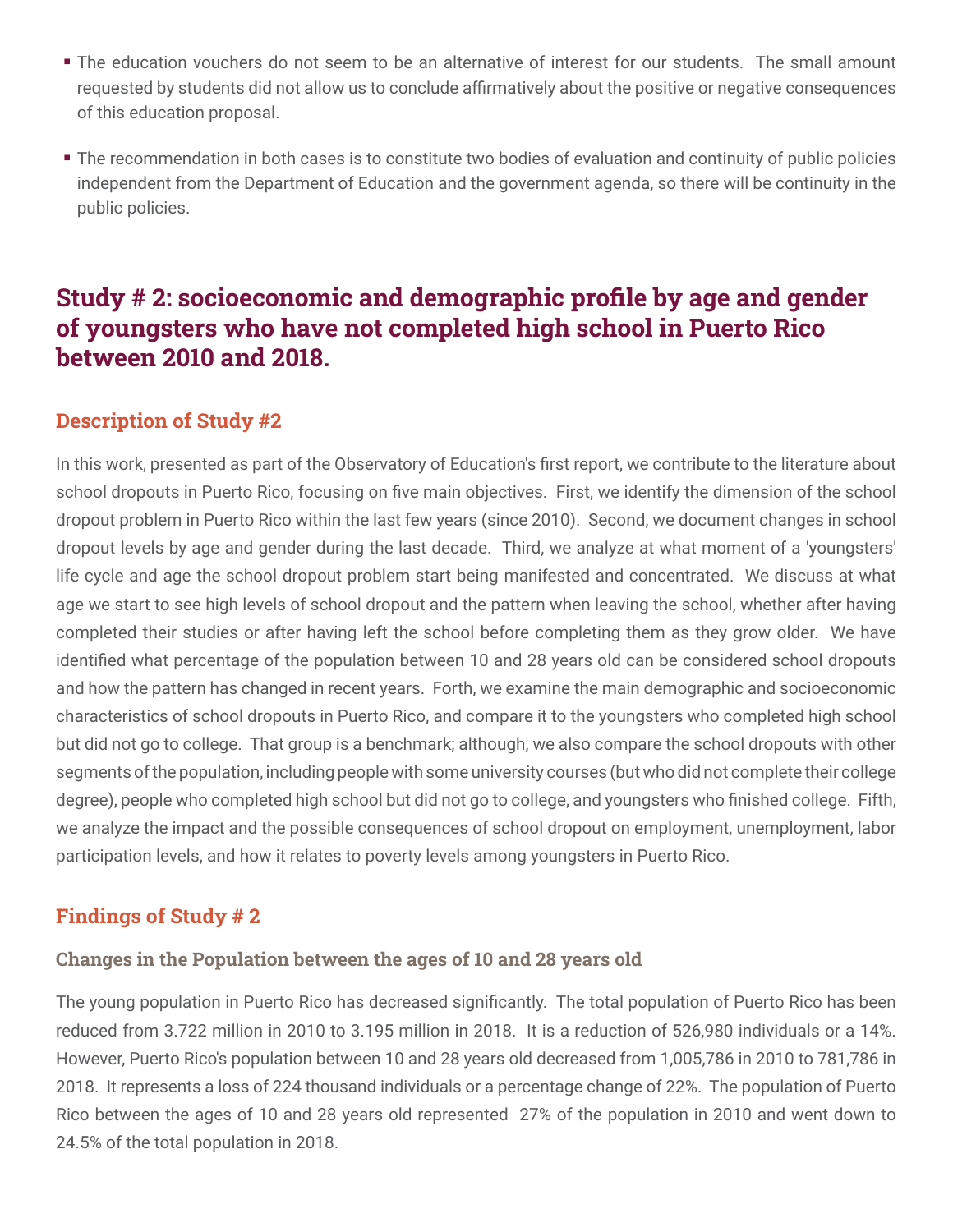#### School Dropout Patterns by Age and Genders

When we examine the patterns during the decade, we found that school dropout '('age-specific dropout 'ratio'<sup>1</sup>) for the population between 10 and 28 years old showed a decreasing pattern during this decade from 9.0% in 2010 to 4.6% in 2018. School dropout among women is lower when compared to men of all ages. The school dropout rate for men between 10 and 28 years old decreased from 10.4% in 2010 to 5.6% in 2018. The rate was lower for women and decreased from 7.6% in 2010 to 3.7% in 2018. Women's dropout rate has been lower during the entire period when compared to men's.

For persons between 10 and 17 years old, school dropout was lower than their elders and fluctuated between 3.1% in 2010 and 2.6% in 2018. For the people between 18 and 22 years old, the dropout rate was 11.8% in 2010 and decreased to 4.6% in 2018. This number reflected better the school dropout since it included ages of individuals who were expected to have had the opportunity to complete high school. The dropout rate among people 23 to 28 years old was 15.1% in 2010 and decreased to 7.1% in 2018, showing some indications of what could have been the dropout rate for that population cohort some years before.

#### Changes in Other Education Levels

The changes in schooling among youngsters in Puerto Rico could be better deciphered if we study the population between 21 and 28 years old. If we focus on this more advanced age group, we will see how the percentage without a high school diploma decreased from 15.3% in 2010 to 7.4% in 2018. At the same time, the percentage of youngsters between 21 and 28 years old with a bachelor's degree or more increased from 15% in 2010 to 21.8% in 2018. The ratio of youngsters with some college but no degree remained relatively stable through the decade at 31%. Likewise, the percentage of youngsters who completed a high school degree and did not attend college was around 23%. The percentage of youngsters with an ' 'associate's degree slightly increased from 10% in 2010 to 12.8% in 2018. It shows that there has been a significant increase in the proportion of youngsters with college degrees. It includes a slight increase in the proportion of those with ' 'associate's degree as well as a significant increase in the proportion of those with a college degree. The proportion of youngsters with a ' 'master's degree (or more) has remained within 2% and 3% of the youngsters between 21 and 28 years old. Likewise, the proportion of youngsters with the equivalent of a high school diploma or GED remained at 2% during this decade. It showed that the significant increase in the proportion of youngsters with a high school diploma was not a result of a disproportionate increase in high school diploma equivalents or GED. Likewise, the increase of college degrees responded to a significant increase in the percentage of ' 'bachelor's degrees and not to a disproportionate increase during this decade of youngsters with ' 'associate's degrees.

#### The Effects of Emigration in School Dropout

In 2013, it seems there was a significant difference between the youngsters who emigrated from Puerto Rico with a larger rate of school dropout at 19.85 when compared to youngsters residing in the island with a school dropout rate at 12.6%. However, the school dropout rate of migrant youngsters decreased from 19.8% to 7.4%, a significant decrease, which showed that the youngsters who were leaving the island in 2018 had more schooling

<sup>1</sup> Age Specific Dropout Ratio= DalPa x 100 Dal=Not registered a without completing level I / Pa=Population by age a. See Seigel, Jacob and David Swanson. (2004). The Methods and Materials of Demography. New York: Elsevier Press.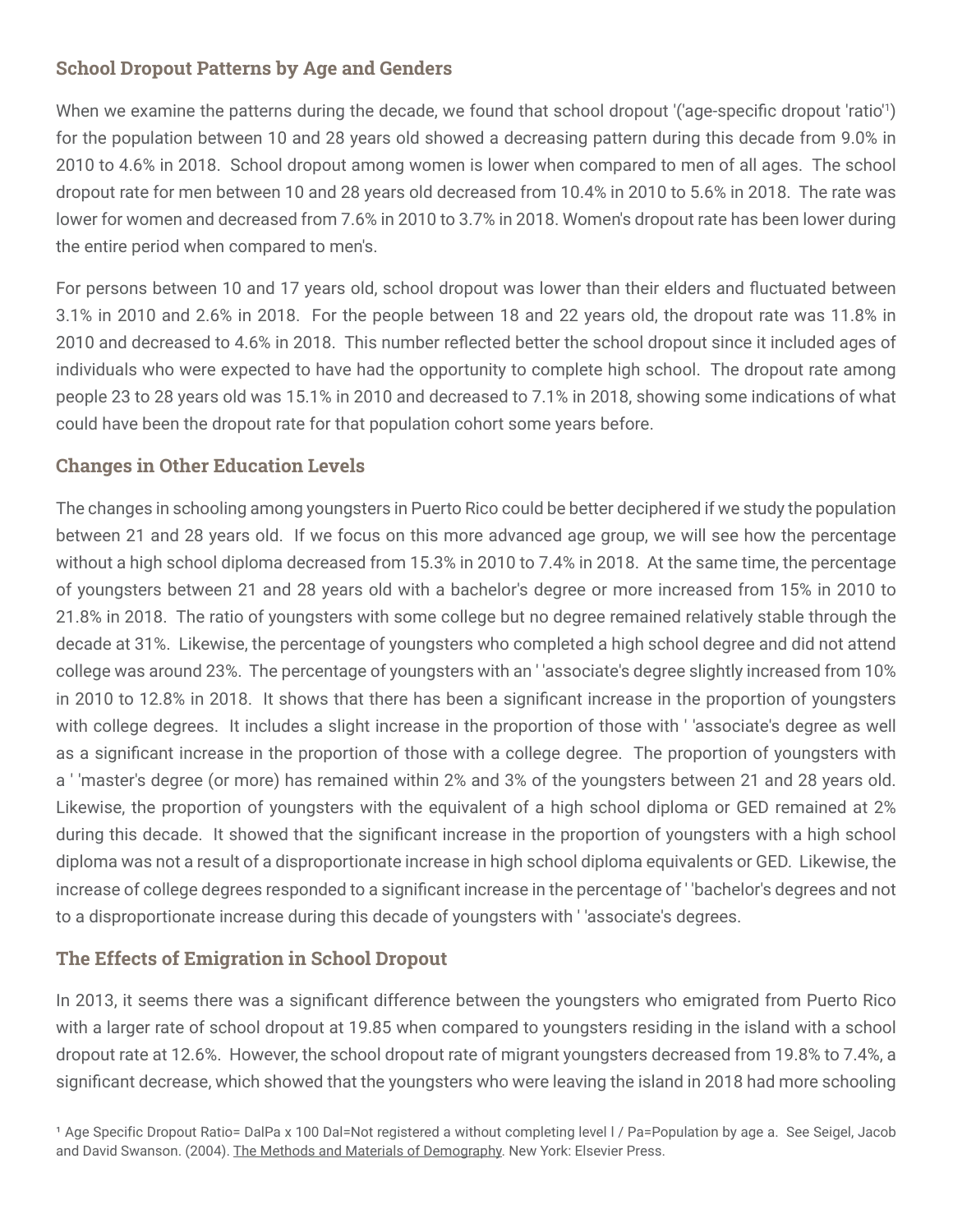and lower school dropout levels compared to the youngsters who did not migrate. It implied that emigration did not explain the decrease in the school dropout observed on the island, thus invalidating the argument that the school dropout rate on the island decreased because the school dropouts emigrated. On the contrary, the levels of education of the emigrant youngsters confirm the dropout decrease and the increase in the proportion of youngsters with college education.

#### The Impact of Poverty in School Dropout

The poverty level of youngsters between 10 and 28 years old in Puerto Rico was 51.2% in 2010, and that proportion was decreased to 48.7% in 2018. The percentage of youngsters whose family income was between the poverty level and double of the poverty level, that are considered low income youngsters, remained relatively stable at 25.8% in 2010 and 26.4% in 2018. The percentage of youngsters between 10 and 28 years old whose families had an income of more than double the poverty level (middle and high class) slightly increased from 21.6% in 2010 to 23.9% in 2018. When we analyzed the population between 21 and 28 years old, we noticed that their poverty level was slightly lower than that of the younger segments of the population. The poverty level for this segment was between 47.8% in 2010 and 44.5% in 2018. The poverty levels for the youngster population in Puerto Rico seemed to have decreased very little during the last decade.

The school dropout levels decreased significantly during this decade for youngsters at all income levels. However, certainly, the poorer youngsters who came from lower-income families had much higher probabilities of becoming high school dropouts, and there is a very stark difference. For the youngsters between10 and 28 years old in extreme poverty, whose family income was lower than half of the poverty level (income less than \$6,000 yearly), the school dropout rate was 15.7% in 2010 but then went down to 7.8% in 2018. For youngsters located in the 50% to 99% of the poverty level (with income more or less between\$6,000 and \$12,000 yearly), the school dropout rate was lower than that of youngsters in extreme poverty, and it decreased gradually from 8.3% in 2010 to 5.1% in 2018. The school dropout rate for youngsters near the poverty level (with income between \$12,000 and \$18,000 yearly) was 7.5% in 2010, and it slightly decreased to 4.5% in 2018.

Similar to youngsters between10 and 28 years old, the school dropout rate for youngsters between 21 and 28 years old had a significant variation based on the poverty level. For youngsters in extreme poverty whose family income was lower than half of the poverty level, the dropout rate was 27.4% in 2010; however, it decreased to 11.4% in 2018. This is a significant and positive reduction. For youngsters between 50% and 99% of the poverty level, the dropout rate was lower than for youngsters in extreme poverty, and it decreased erratically from 14.2% in 2010 to 9.6% in 2018. The school dropout rate for youngsters near the poverty level was 11.6% in 2010 and decreased to 7.9% in 2018. We have also noticed reductions in the dropout levels for youngsters with higher family incomes.

#### Other Socioeconomic Factors and School Dropout

Beyond income and poverty levels, there are other socioeconomic factors that were related to higher rates of school dropouts. Youngsters who indicated having physical disabilities had a much higher school dropout rate than the youngsters who did not indicate having said disabilities. Youngsters born in a foreign country and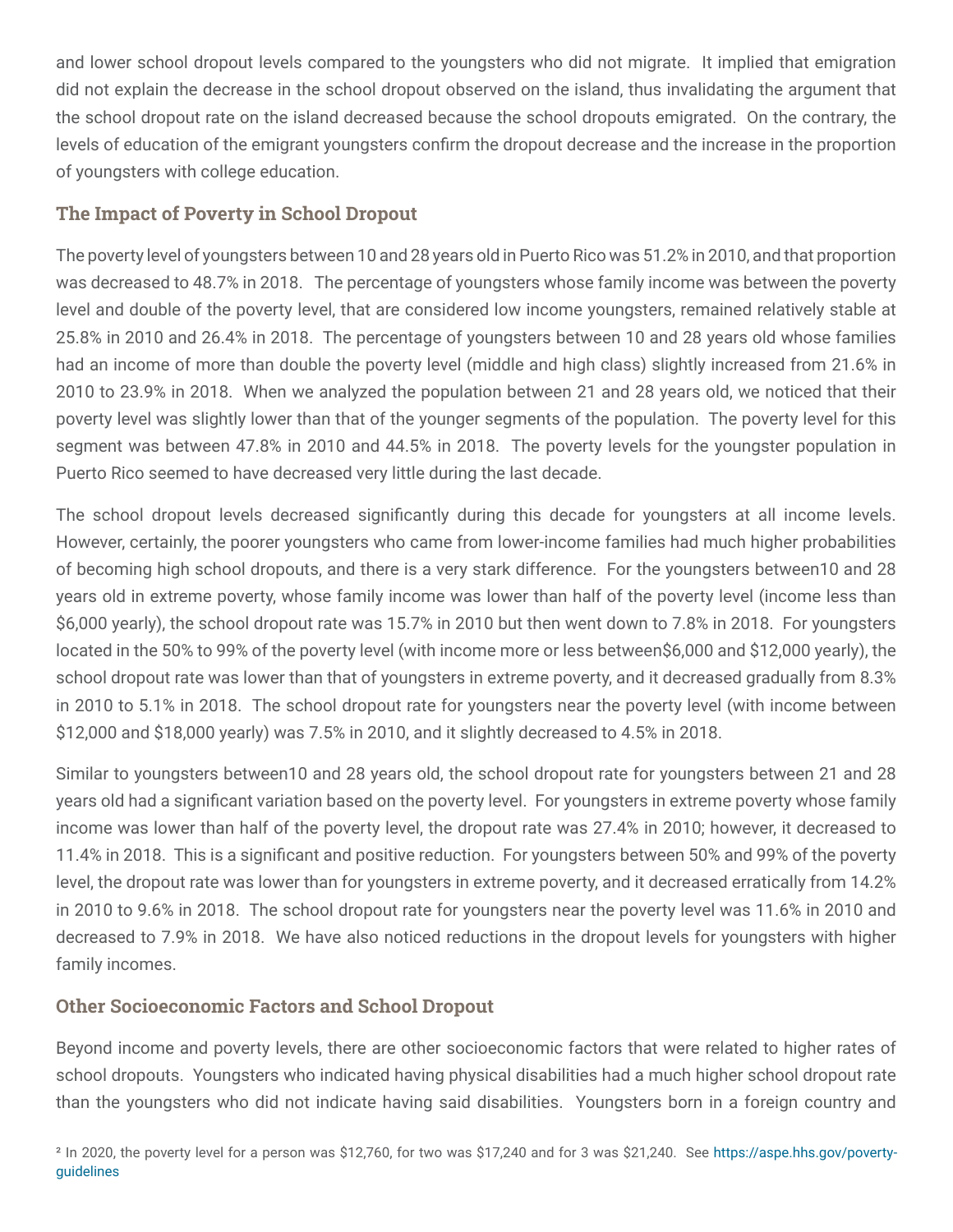who were not citizens had a significantly higher school dropout rate than youngsters born in Puerto Rico, the continental United States, or naturalized. Youngsters who stated they could not speak English at all had a higher school dropout rate than the youngsters who stated they master English. Youngsters who were married or divorced had a significantly higher school dropout rate than those who had never gotten married. In the case of divorced students, the differences were not statistically significant in 2018. And, finally, women who indicated having had a child the year before had a significantly higher school dropout rate than other females within the same age group.

#### Employment Status for the Population between 21 and 28 Years Old and the Consequences of School Dropout

The percentage of persons between 21 and 28 years old who were employed remained stable between 45.9% in 2010 and 47.4% in 2018. The percentage of unemployed persons ranged between 16.2% and 15.5%. The proportion of persons outside of the labor force ranged between 37.9% in 2010 and 37.1% in 2018. Once again, it was surprising that there were not dramatic increments and a notable increase in the labor participation of youngsters, given the significant reductions in school dropout and the significant increase in the proportion of youngsters with a high school diploma, university experience, or a college degree.

The percentage of school dropouts between 21 and 28 years old who were employed was relatively low compared to other youngsters and has decreased even further from 25.6% in 2010 to 18.4% in 2018, while the percentage of unemployed school dropouts remained stable around 20.0% in 2010, 17.9% in 2014 and 18.4% in 2018. The proportion of school dropouts outside the labor force increased from 54.4% in 2010 to 62.0% in 2018. It showed that the cost of dropping school and the labor consequences seemed to have increased significantly throughout the decade. The school dropouts were relatively more isolated from the formal labor market each year.

After comparing the labor status of school dropouts with non-dropout youngsters, we found that the percentage of non-dropouts between the ages of 21 and 28 years old who were employed remained stable within 49.4% in 2010 and 48.3% in 2014, and 49.5% in 2018. The percentage of unemployed non-dropouts remained stable at 15.4% in 2010, 16.1% in 2014, and 15.2% in 2018. The proportion of non-dropouts outside the labor force remained stable at 35.1% in 2010, 35.6% in 2014 and 35.2% in 2018.

The main findings of our study included what could be considered good news and bad news. The good news are that one can notice a significant decrease in the proportion of youngsters who did not complete their high school and who were not registered in a school from 15.3% in 2010 to 7.4% in 2018. Likewise, we have observed a significant increase in the proportion of youngsters with a college degree, ' 'bachelor's degree and beyond, from 17.2% in 2010 to 24.8% in 2018. We have also noticed that youngsters in extreme poverty whose family income was less than half of the poverty level (yearly income less than \$6,000) had a school dropout rate of 27.4% in 2010, but it went down to 11.4% in 2018. This is a significant and positive reduction. However, the poverty levels for youngsters between the ages of 21 and 28 years old have remained relatively stable and have not decreased as much as it would have been expected given the school dropout reduction and the increase in the proportion of youngsters with college degrees. We have also observed that there has not been a significant increase in the proportion of employed youngsters, nor has there been a notable reduction in the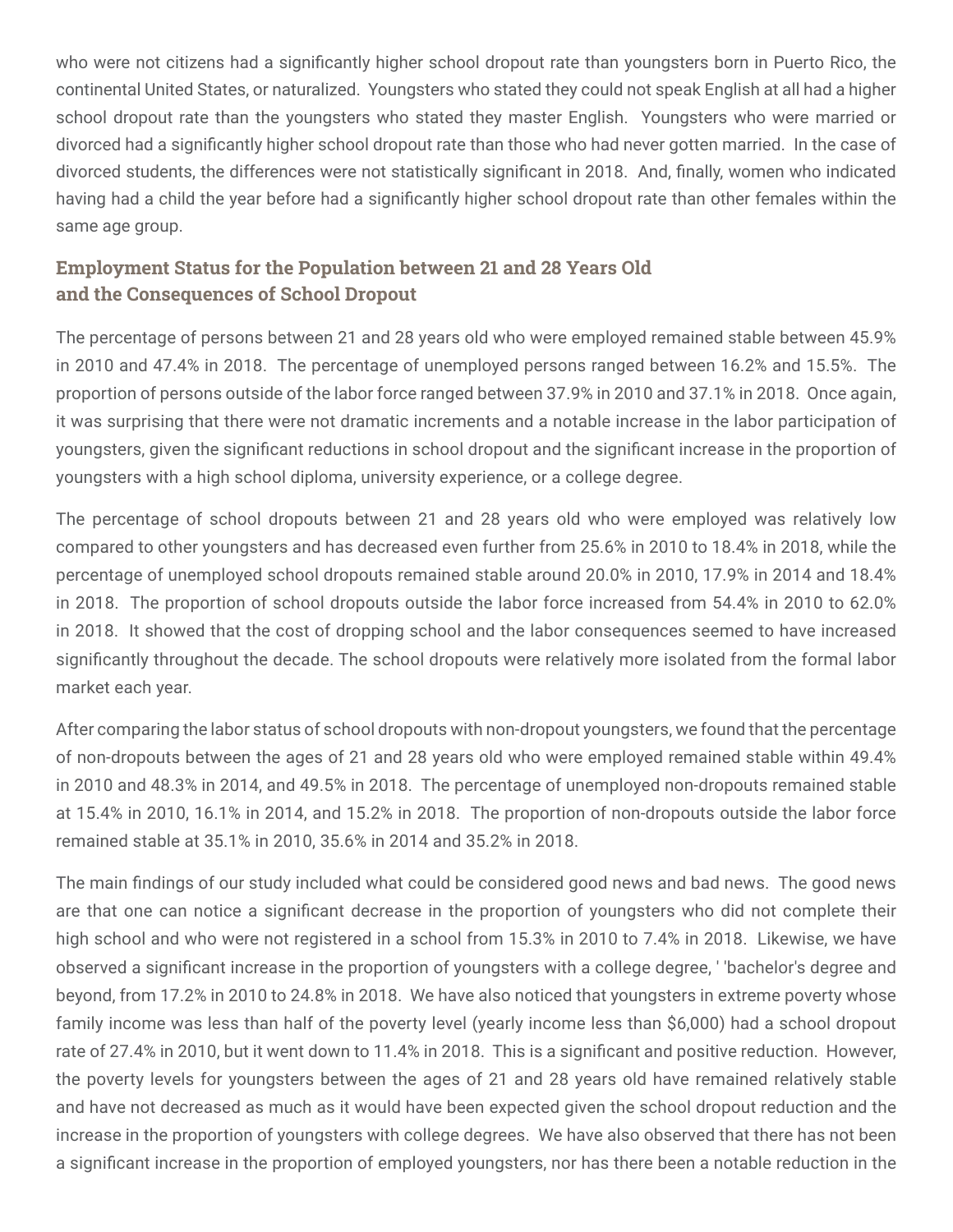proportion of youngsters outside the labor force. This suggests that the significant advances in education among youngsters in Puerto Rico as well as the reduction in school dropout and the increase in the proportion of youngsters with a ' 'bachelor's degree or more have not translated into a significant reduction of poverty levels among youngsters or into a significant increase in labor participation.

#### Recommendations from Study # 2

We know that the number of youngsters in Puerto Rico has decreased and that school dropout has also decreased, and this represents an opportunity to continue the efforts to establish and support institutional programs and initiatives that will continue reducing the school dropout rate and increasing the proportion of youngsters graduating from high school. Efforts to offer support and alternatives to students who are getting delayed in high schools and are at risk of dropping out of school must be continued.

Many youngsters from poor families need support in the transition between high school and college to succeed while sailing through the academic world with limited resources. Furthermore, not all youngsters are equipped or desire to go to college and that must not condemn them to a life of poverty. Efforts to provide different professional alternatives and pathways for non-college youngsters, including access to internships, mentoring, programs, and tools necessary to be able to learn a trade and develop their capacity to obtain a good salary and provide a decent income for their families must be continued.

In this respect, it is compulsory to double the efforts and strategies to fight and reduce family poverty and inequality in Puerto Rico. Youngsters from poorer families have a higher school dropout rate, less access to college, and a rougher entry to the formal labor market.

The efforts of philanthropic and non-profit organizations within the education sector have developed successful models and interventions, allowing for better quality education for youngsters and children from low-income families. These efforts and initiatives must continue and expand.

It is essential to foster the quality of college offerings and develop efficient mechanisms to remove from the market institutions that do not graduate a significant number of students nor provide opportunities to improve within the labor market. It is essential to have quality at the universities and university programs fostering access, retention, graduation, and connection of youngsters to the labor market and facilitating employment transition. It is also essential to develop island-wide community economic development strategies to increase employment opportunities and salaries of existing jobs in Puerto Rico. Strategies increasing the quantity and quality of employment and encouraging youngsters to return to education are essential, so education yields translate into better opportunities and higher income. Likewise, it is essential to support public strategies and policies that make a 'job to be 'worthwhile' and that the levels of education translate into broader job opportunities.

Finally, It is essential to support research on the characteristics, conditions, and results of public policies and social processes impacting the youngsters. It is necessary to understand better how and under what conditions the advance in education among youngsters in Puerto Rico may translate into a significant reduction of poverty and an increase of labor participation for this very important segment of the population, key to the future of Puerto Rico.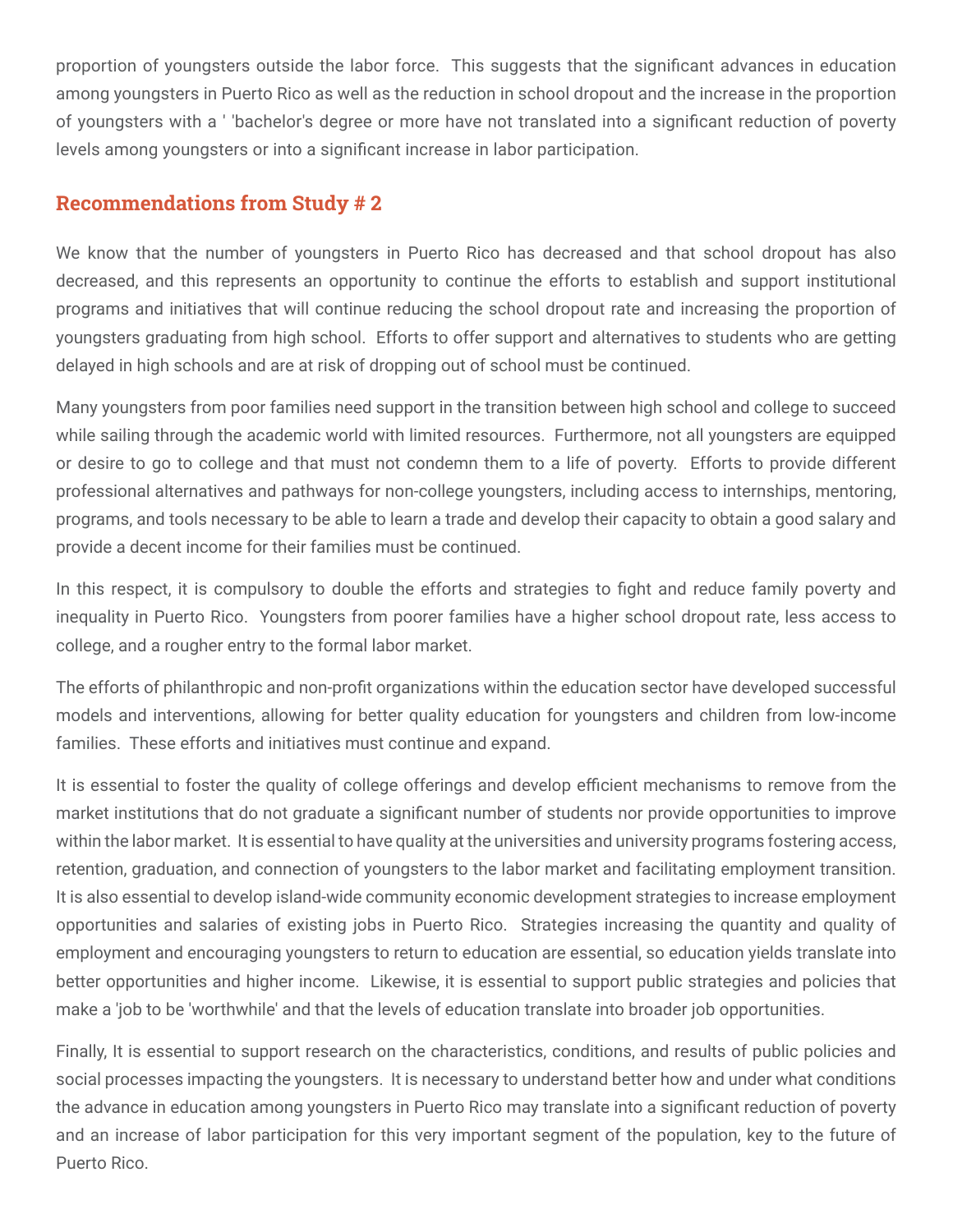## Study # 3: What Lies Behind the Variations in Academic Performance Among Public Schools in Puerto Rico? Sociodemographic, Community and School Factors

#### Description of Study # 3

Disparities in the quality of education within the education systems have been a reason for concern in the United States, as well as in Latin America, thus affecting disproportionately marginalized communities and perpetuating poverty and inequality (Renewing America, 2013; CEPAL, 2015). In Puerto Rico, Ladd and Rivera-Bátiz (2006) also mentioned the lack of uniformity in the public education system's quality as one of the main problems. This work measured how much sociodemographic and community factors and school characteristics affect the average academic performance of each school in the public system in Puerto Rico.

The objectives of the study include the following:

- a. Evaluate the different factors that come into play in academic performance to identify the public policies that foster positive efforts and reduce negative factors.
- b. Estimate the added value in each school after taking into consideration the effect of the factors that are not under the ' 'school's control, that is to say, sociodemographic and community characteristics.
- c. Identify the factors that can contribute to the value added the school offers.
- d. Provide a ranking of schools according to their value added.

The analysis is divided into three parts. The first part measured the effect of sociodemographic and community variables in academic performance as measured by the results of the test Measurement and Evaluation for the Academic Transformation of Puerto Rico (Medición y Evaluación para la Transformación Académica de Puerto Rico, META, in Spanish) and the school dropout rate. The second stage estimated the value added of each school. The value added is defined as the difference between the value observed for the academic performance indicator of each school and the expected value of the school, pursuant to the characteristics of its student population and the community. The third stage evaluated how the school variables affect the school's value added.

The data used for this analysis included information from schools active in Puerto Rico during the following school years: 2016-2017, 2017-2018, and 2018-2019. The results of the META test per student and the school dropout rate were obtained from the Department of Education of Puerto Rico (DE). Likewise, the DE provided data related to the 'students' socioeconomic level and demographic composition. Each school was assigned the characteristics of their community, obtained by census tracts from the Puerto Rico Community Survey (PRCS). The type 1 crime rates by census tracts were also calculated based on crime data from the Puerto Rico Police Department.

Based on the META test results, an academic performance indicator was created for each school and each school level (elementary, middle school, and high school). The data regarding META test results assigned each student a level of mastering of the corresponding subject matter (Spanish, English, and Math). These include: pre-basic, basic, proficient, or advanced. For our analysis, it was necessary to transform those categories into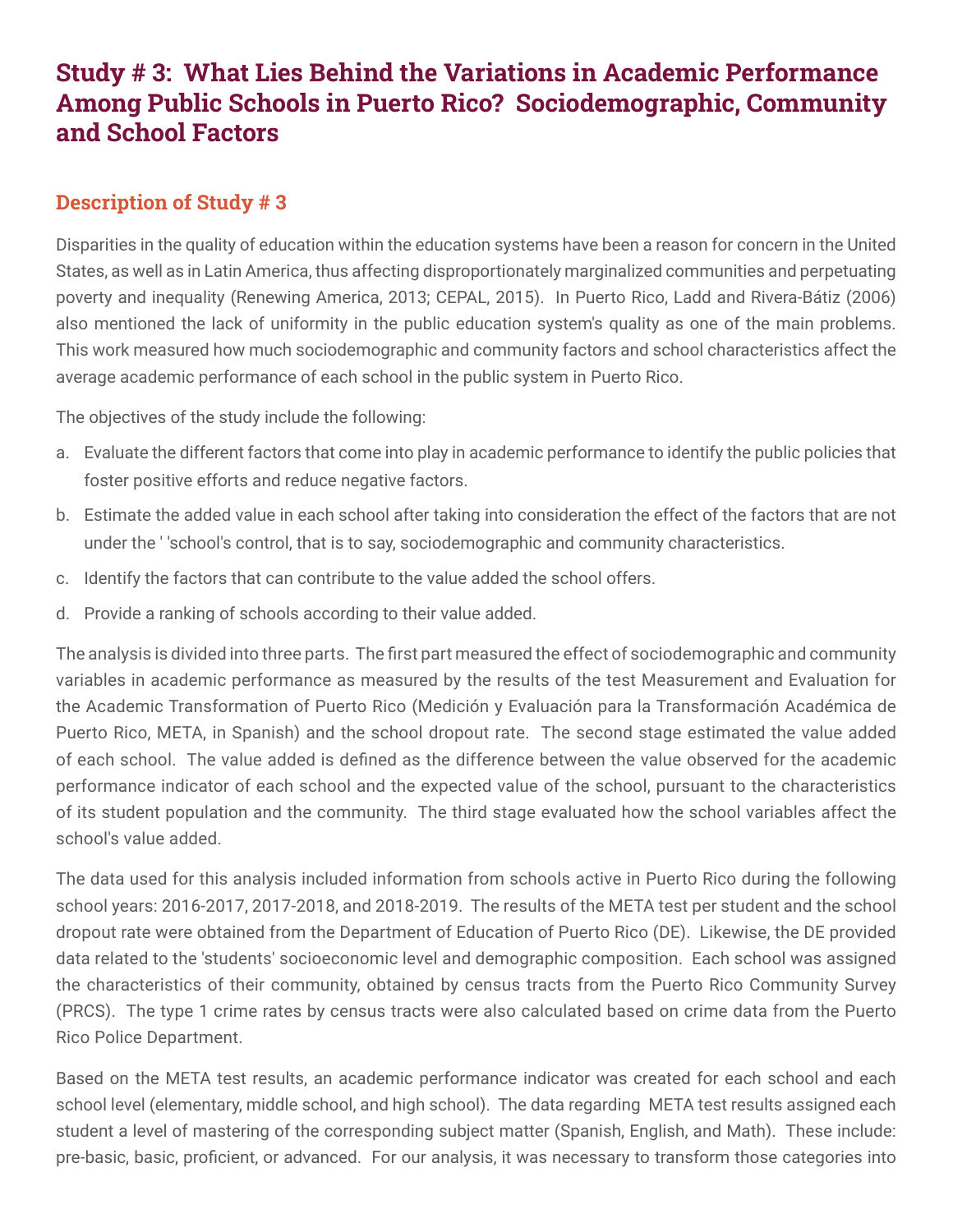a numeric variable. To create the global performance indicator, we started by creating an indicator per subject matter and school level which pondered the percentage of students who obtained a score of pre-basic, basic, proficient, or advanced according to the following formula:

> $I_{nait} = 4 * Percentage of advanced students_{nait}$ +3 \* Percentage of proficient students<sub>nait</sub> +2 \* Percentage of basic students<sub>nait</sub> +1 \* Percentage of advanced students<sub>nait</sub>

(I) represents the indicator per subject matter and level, subscript n refers to the level (elementary, middle school, or high school), subscript a refers to the subject matter (Spanish, English or Math), and subscript it refers to school i at year t. Afterward, the three subject matters indicators are averaged to obtain a global performance indicator (GPI).

### Analysis and Findings of Study # 3

#### Analysis of the effect of sociodemographic and community factors on academic performance

An econometric regression analysis is used to measure the effect of sociodemographic and community variables on academic performance. The dependent variables used were the school's GPI per educational level and the school dropout rate. The first group of estimates included as explanatory variables the sociodemographic variables taken from the school profile. These are: the percentage of students living in households with incomes under the poverty level, the percentage of students participating in the special education program, and the proportion of female students. The second group of estimates also included the variables corresponding to the census tracks where each school is located. Among these we found: the percentage of adults per school attainment, percentage of female headed households, the percentage of households with grandparents in charge of their grandchildren, the crime rate, and the Gini coefficient. Dichotomous variables were also included to measure the effect related to the year in which the the data is observed.

#### Summary: Effects of sociodemographic and community variables on school GPI.

- **The sociodemographic variables explained 5% of the observed variation in the GPI among schools** at the elementary level, 35% at the middle school level, and 62% at the high school level.
- The most important variable explaining GPI's differences among schools was the percentage of students under the poverty level.
	- ▼ A one standard deviation increase in the poverty percentage reduced the GPI by 7% for middle schools and 8% for high schools.
- **The percentage of students participating in special education reduced the GPI in middle school** and high school, but not in elementary school.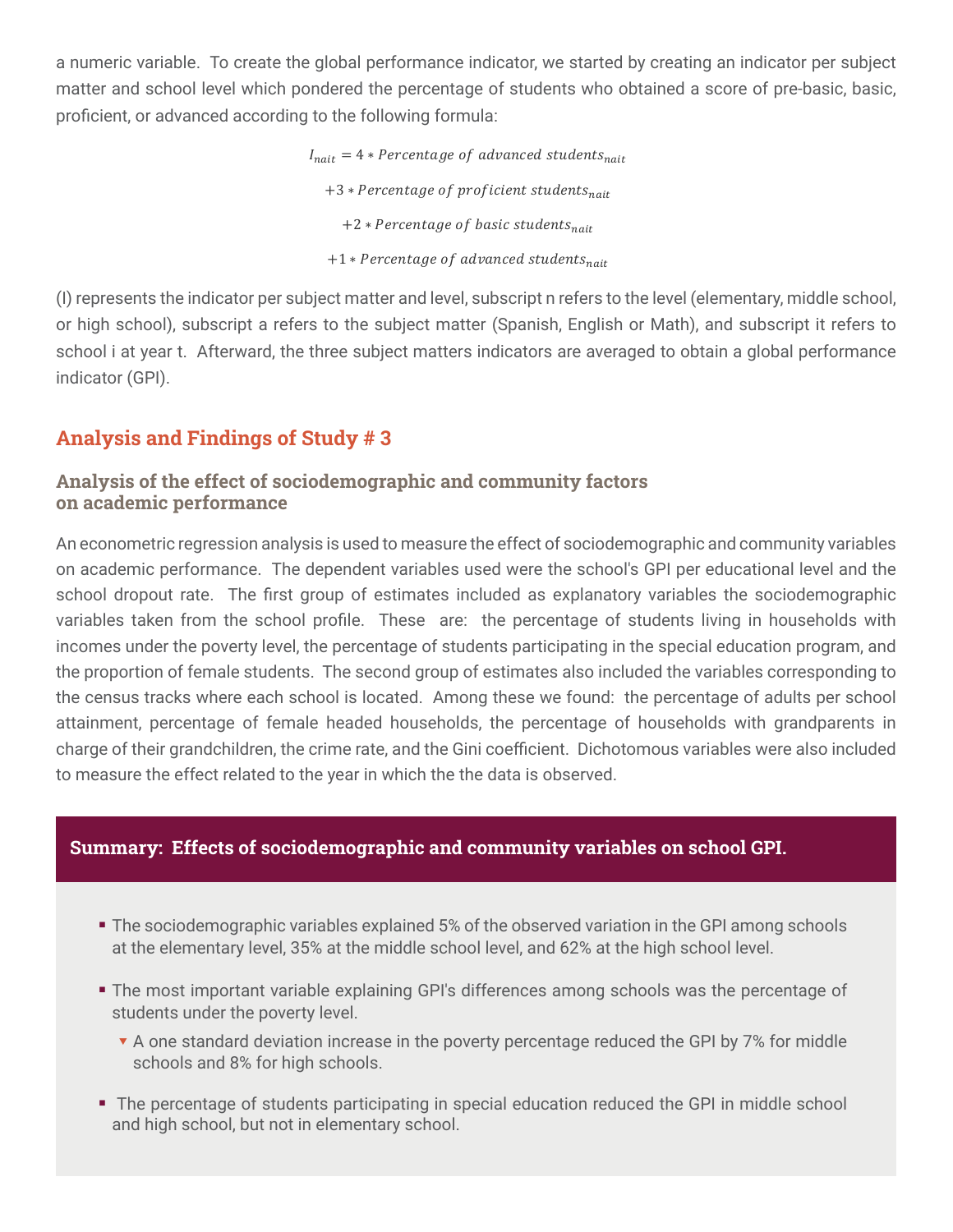- Elementary and middle schools in rural areas had higher performance indexes than their urban counterparts.
- Community variables (from the census tracts) had little explanatory power with respect to the GPI variation among schools. However,
	- ▼ At the elementary level, the percentage of adults with just a high school degree and the Gini coefficient had a positive effect.
	- ▼ In rural areas, family composition seems to be more relevant in explaining GPI differences in middle and high school.

#### Summary: Effects of the sociodemographic and community variables on school dropout rate in middle and high school.

- Results related to middle schools' dropout rates:
	- ▼ The percentage of students participating in the special education program increases the school dropout rate.
	- ▼ The crime rate is associated with higher dropout.
	- ▼ Economic inequality is associated with lower dropout rates.
- **Results related to high schools' dropout rates:** 
	- ▼ The dropout rate increased significantly during the 2018-2019 school year.
	- ▼ Poverty is related to higher dropout rates, in particular in urban areas.
	- ▼ The adutls' education attainment in the community is directly associated with dropout rates, raising questions about the relation between the school and 'students' households location.
- In both cases, the percentage female headed households in the community is related to higher dropout in urban areas.

#### Analysis of the effect of school variables on the value added

On the second stage of the analysis, the school's value added was estimated as the difference between the GPI observed in each school at each level and the expected indicator pursuant to the regressive statistics analysis before mentioned. A regression statistical analysis that used as dependent variable the value added for each school level is used to measure the school variables' effect. This analysis was performed with the 2018-2019 data since we only had available the school variables for that year.

Among the independent variables included in this analysis we found: school enrolment (it measured the schools' size), the ratio of students per teacher, the percentage of teachers with ' 'master's degrees or doctorates, the percentage of teachers with exemplary evaluations if the director obtained an exemplary evaluation and the education region where the school is located.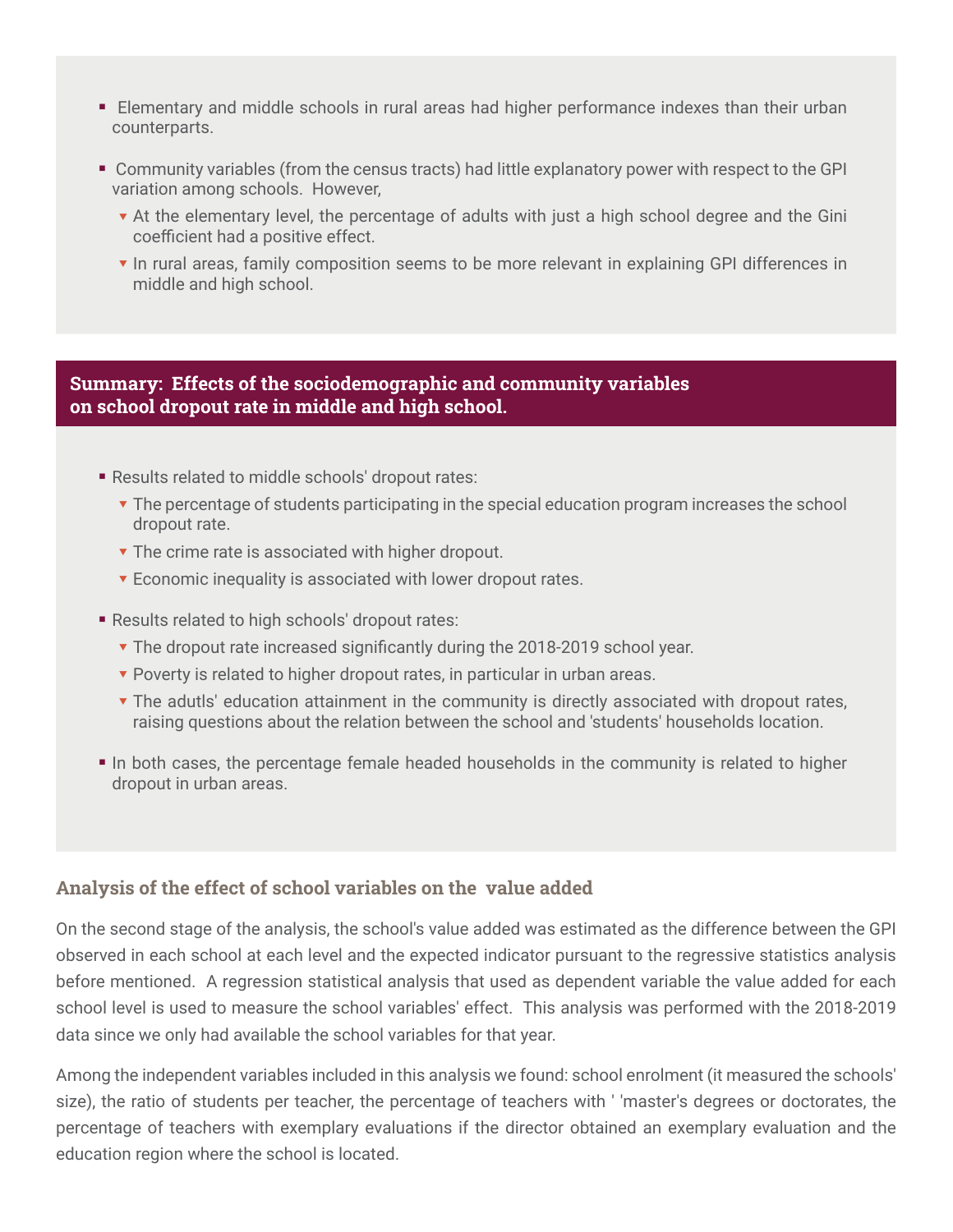#### Summary: Effects of school variables on the value added

- The quality of the teachers measured in terms of their evaluations and attendance rates has an important effect on the school's value added at all levels.
- At the elementary and middle school level, smaller schools are associated with higher added value.
- Although the school's size and the ratio of students per teacher are relevant factors at the elementary and middle school level, the school's size lost its significance at the high school level.
- At the high school level, teachers educational attainment becomes more relevant.
- **The schools in the region of Humacao consistently showed significantly lower value added than** the rest of the regions. The opposite was true for Arecibo and Caguas that showed better results at the elementary school level when compared to the other regions.
- It means that the policies at the regional level could also have an impact on school performance.
- **The value added had a negative correlation with the percentage of students under the poverty** level at the middle and high school level, thus compromising the education system's capacity to counter inequality.

#### Recommendations based on Study# 3

- It is required to take transforming actions addressing poverty as well as other sociodemographic factors affecting 'students' performance, such as: coordination initiatives between schools and community institutions, collaboration initiatives with the parents and adequate management of the socioemotional component.
- The middle school level seemed to be the breaking point of the special education program that must be addressed expeditiously.
- **Develop a plan to reopen some of the schools that were shut down recently with the purpose of having** smaller schools and groups. The same must take into consideration the education level being taught (with an emphasis in elementary school), the 'students' poverty level, and the number of special education students.
- **Policies addressing a better teacher performance are recommended, among others: assure high quality** and continuous training, foster healthy conditions for teachers to minimize absences, set strict controls to keep track of attendance, strengthen the evaluation processes, and use merit criteria for personnel promotion and retention. Opportunities must be expanded, and incentives must be improved to encourage high school teachers to continue post-graduate studies, particularly for teachers in schools with a low socioeconomic status.
- It is important to emphasize measures leading to improving the quality of teaching in schools serving the most disadvantaged students.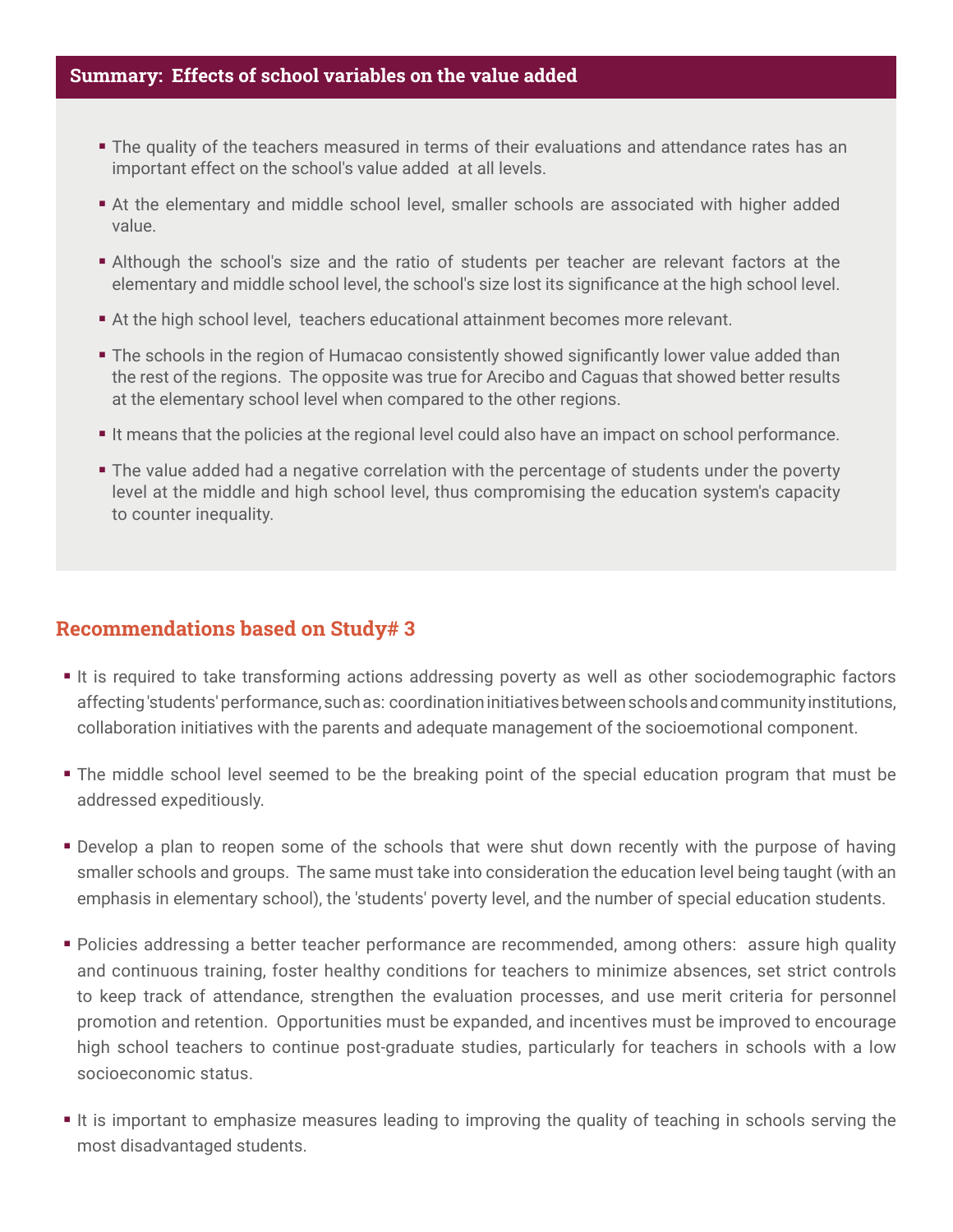## Study # 4. Regional socioeconomic profile and its relationship with school segregation in the public schools of Puerto Rico

#### Description of the study

Not all communities present the same degree of commitment to education in a country or region due to its socioeconomic characteristics. Some communities are more vulnerable than others, where 'students' performance and level of education are negatively affected, and their social mobility capacity. This generally occurs in low income communities that may be in rural areas or in the country's poor urban areas. It could be said then that social inequality has repercussions on academic performance, thus generating academic segregation. Academic segregation understood as the unequal distribution of students in schools based on their personal and social characteristics, is an element of educational inequality that clearly also impinges on social inequality.

When analyzing the 'students' academic performance at the regional setting, it is desirable to have heterogeneity within schools and homogeneity among schools in the region. Heterogeneity within the school leads to a possibility for the more vulnerable to improve while sharing with those having better socioeconomic characteristics and a better performance. When there is homogeneity in the schools, there is a selfreinforcement effect by the peers affecting the teaching-learning process. In a case where the majority of students are poor, the obstructive resources multiply and the facilitating resources are divided. This will lead to worse academic performance, less resources for the school, and worse quality in the teaching process.

In this research, we attempted to answer the following question: Is there a relationship between socioeconomic school segregation and academic segregation at the regional level in the public schools of Puerto Rico? In order to answer it, the objective of this research was to show if regional socioeconomic homogeneity (or by income) of schools in the public system in Puerto Rico led to a homogeneous academic performance through the self-reinforcement effect. For this purpose, the Duncan index of dissimilarity was applied using the data from the 2017 Community Census Survey and the Department of Education for the school year 2017-2018.

The work has been divided into five parts: the first part, is a literature review of the determinants of academic performance. Different aspects related to social mobility, the role of production in education, and segregation are included. After that, the methodology for the segregation estimations through Duncan index of dissimilarity is explained. The results are shown per municipality for each segregation measure. A distinction was made between the rural and the urban areas to identify differences, had it been the case. The results section includes dispersion graphics as well as the correlation and determination coefficients for academic education segregation with respect to the other segregation measurements. At the end, the conclusions and recommendations were presented.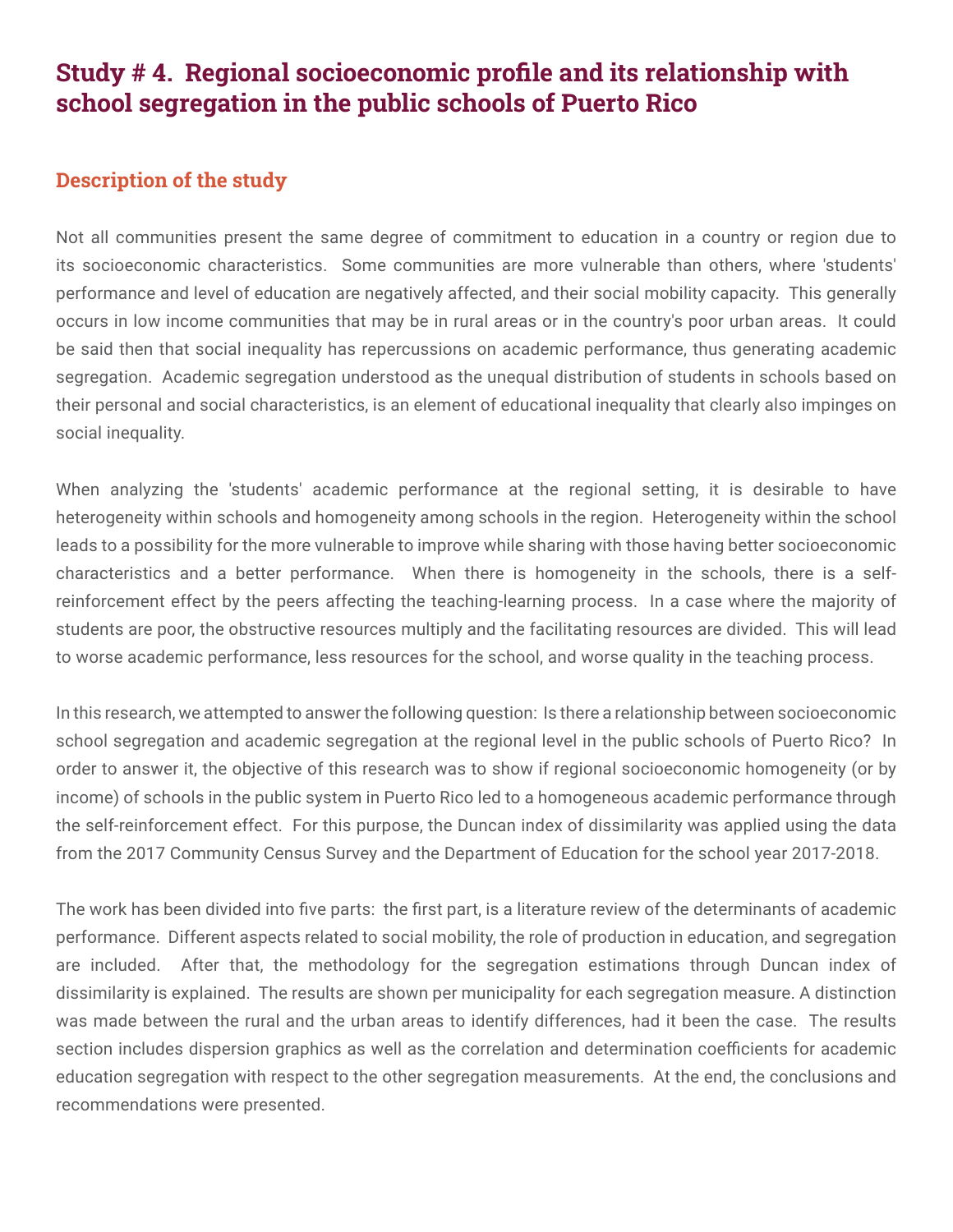#### Findings

#### Summary of Findings

- The segregation by income in Puerto Rico is low when evaluated by census block.
- The socioeconomic school segregation is low when taking into consideration the poverty level of students in public schools in Puerto Rico by municipality.
- The academic school segregation is low among public schools in Puerto Rico when evaluating students' academic performance with respect to their grades by subject matter.
- The socioeconomic school segregation showed a link with the academic education segregation, which may mean that inequality in academic performance among schools in each municipality is due to economic inequality.
- There was a higher correlation between academic and socioeconomic school segregation in rural areas than in urban areas.
- When evaluating the academic school segregation in the municipalities with a particular socioeconomic profile, including income, poverty, school poverty, and education, it was found that there was not much difference among the municipalities selected for the study. However, the largest difference occurred when the municipalities were divided according to the degree of school poverty. The municipalities with higher school poverty showed more homogeneity in academic performance, indicating more inequality among schools in urban areas.
- The set of results obtained from the evaluation of the indexes for academic achievement, school quality, and school management of the Department of Education showed larger segregation or inequality among municipalities in rural areas in Puerto Rico.
- School management stood out as the most segregated aspect found in both areas, but much more so in the rural area.

#### Recommendations

Academic segregation, seen as the unequal distribution of students in school based on their personal or social characteristics, is an element of education equity with a clear impact on social inequality. In terms of public policy, it means that any strategy or measure addressing the socioeconomic differences of students in the public system of Puerto Rico will have a positive impact on the academic performance of the poorest and the most vulnerable. It will even show individual as well as macroeconomic benefits, thus increasing the possibility of social mobility for the poorest students and enhancing the possible growth of the country.

The policies intensifying the privatization of the education system may lead to larger education segregation given the fact that the students with the lowest income will be the most negatively affected in their academic performance due to the so called self-reinforcement. Students with the highest income will benefit even more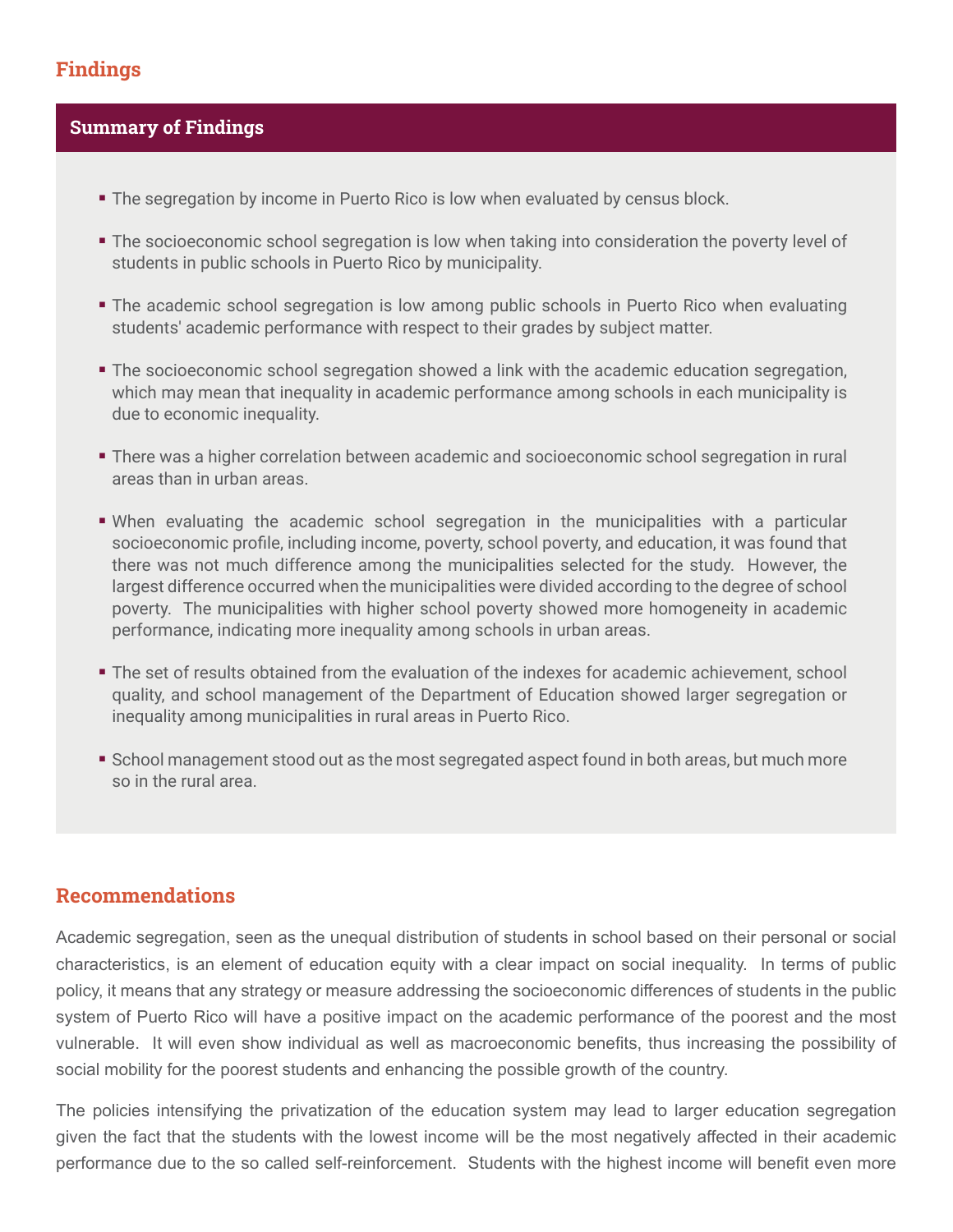of the process, increasing then social inequality. In Puerto Rico, the current public policy, Law # 85 of 2018, focuses on using instruments such as the education vouchers in the Free School Selection Program and the so called Charter Schools. These measures may contribute to increase the inequality within the system and polarize still further the poor students and the medium and high income students. More so, when the education voucher does not allow for the payment of full tuition in a high quality private school that could be better than the education received by students in the public system. Only the father, mother, or custodian who can complete, in addition to the education voucher, the tuition of a good quality private school will be able to take their children out of the public system. Hence, the possibility that using the vouchers would increase inequality and would generate a still broader polarization.

If there is homogeneity among public schools and an apparent high segregation if we include the private schools, we could start thinking about '''desegregation' policies. Considering the entire education system of the country (private and public schools), the desegregation policies would have the objective to maintain a uniform distribution in each school among the different students based on socioeconomic grounds to improve the disadvantaged situation in academic achievement of the most vulnerable. However, it is evident that the government cannot have control of the families who decide to send their children to private schools. However, it can in fact improve the conditions of the public schools, the resources available, the distribution, and the quality of teaching. Hence, the strategies must be directed to these aspects and may be divided into short, mid, and long term with micro and macro effects.

The following recommendations are presented:

- To improve the challenging socioeconomic context in which many public schools and students find themselves. This cannot be changed in the short-term and implies linking the education public policy to the country's economic development model. If this linking or integration is achieved, its repercussions will be manifested in the long-term, and very likely, in future generations. The results would benefit students individually, improving their academic achievement and social mobility capacity, thus allowing for an increase in their future income. It would also have a positive macroeconomic effect since it would allow for the creation of human capital that would contribute to the economic growth and development of the country.
- To evaluate the effect on the current education inequality of current public policy in Puerto Rico, Law # 85 of 2018, since it focused on the utilization of instruments such as the education vouchers of the Free School Selection Program and the so called Charter Schools, measures that could contribute to increasing the inequality within the system.
- To differentiate the public policy for rural areas in the country, identifying what factors may reinforce the quality of teaching in rural municipalities in such a way that it will compensate for the negative effect of economic inequality.
- To evaluate the derived benefit of each dollar invested per student in schools and identify the factors causing the difference in performance (obstructive resources). In this manner, an equitable distribution of resources (based on their needs) can be done as well as be accountable with respect to investment and performance.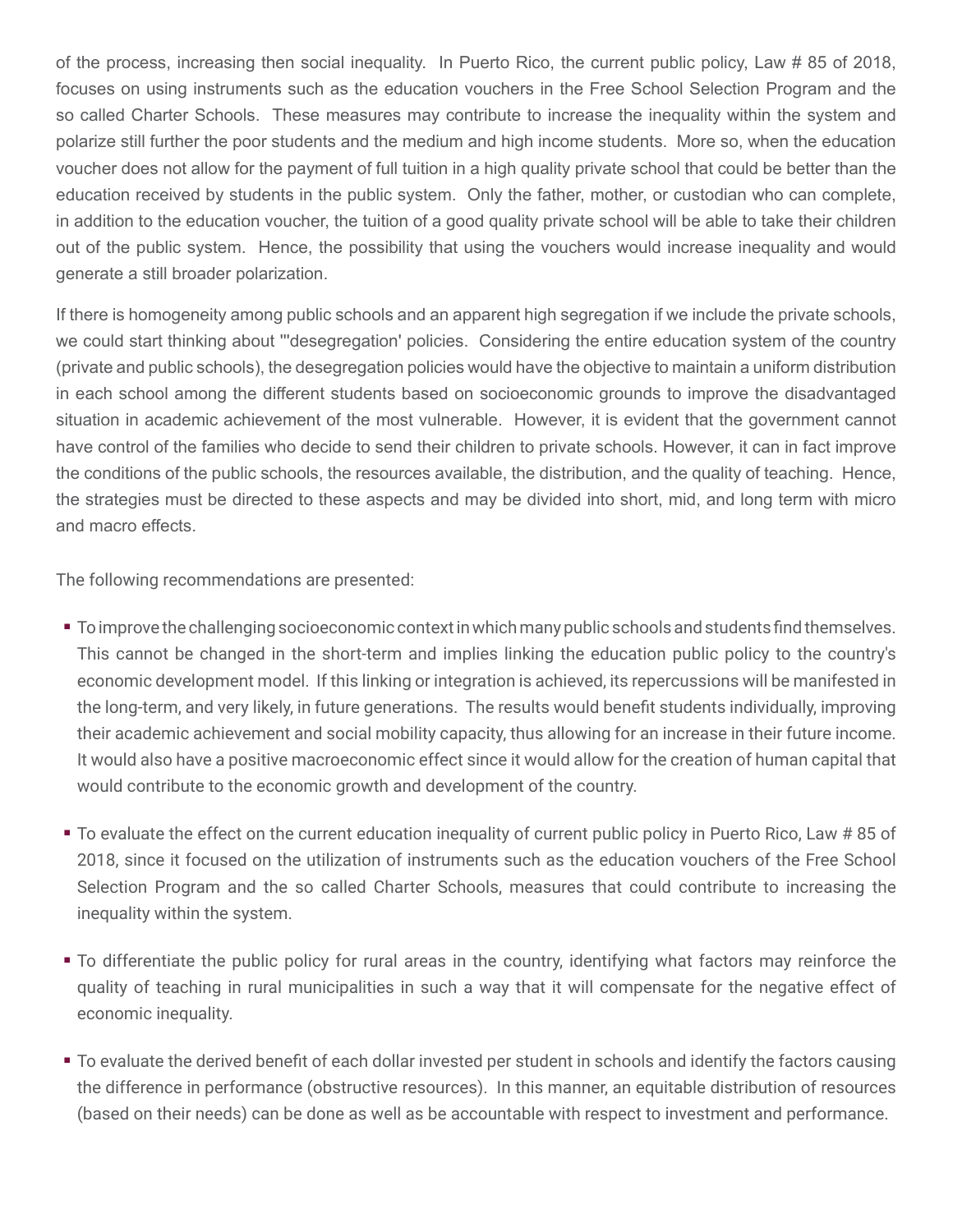## Study # 5: academic achievement and the closing of schools in Puerto Rico

#### Study # 5: Description and context

In the related literature, there is mixed evidence about the consequences that the closing of schools in different jurisdictions has had on academic achievement. However, most of the articles have pointed out that there have been detrimental effects on the students. De la Torre and Gwynne (2009) found that many displaced students in schools closed in Chicago were registered in schools with academic achievement lower than the schools closed, thus reducing the displaced students' academic potential, at least during the first year. Larsen (2020) identified 33 schools closed in Milwaukee where some displaced students converged with their expected education levels, while others did not. Rumberger and Larson (1998) found that after controlling other factors, the forced school mobility due to a closing represented a risk factor to successful graduation. Engberg et al. (2012) and Brummet (2012) found that displaced students were negatively affected by the closing of schools, unless the receiving school had a superior academic quality. However, De la Torre and Gwynne (2009) noted that only 6% of the displaced students in Chicago was able to register in a receiving school with a better academic quality compared to the closed school. Kirshner et al. (2010) found that the closing of schools in Jefferson, Riverside, worsened the educational challenges of the displaced students.

Puerto Rico closed 34% of its schools between 2017 and 2019, which probably makes it the most intensive school closing ever studied. In particular, during the school year 2018-2019, 225 schools were closed, and in the school year 2017-2018, 183 schools closed. There were 58,606 displaced students, of which 2,616 underwent more than one school closing. The Financial Oversight and Management Board for Puerto Rico recommended the closing of schools based on conjectures about its positive effect on the quality of education, and former Secretary of Education justified said closing due to fiscal savings that were needed. However, during fiscal years 2017 through 2020, the ' 'state's expenditures with respect to the operation of schools was reduced by \$34.5 million, whereas allocations such as maintenance of schools increased by \$311.7 million during the same period, in part due to services needed for the closed schools. In this process, no consultations were performed with the communities before the closing, and the teaching personnel was not selected based on merit but rather on seniority at the Department of Education (DE). 78% of the students of the public system are below the poverty level, but the displaced students had a higher incidence of poverty.

Drawing on the availability of student-level data, this work used casual inference methods and found that this broad consolidation had negative effects on the academic achievement of the displaced students. The results of the standardized tests taken by mainstream students in the public system in third, fourth, fifth, sixth, seventh, eighth, and eleventh grade were used in the empirical analysis.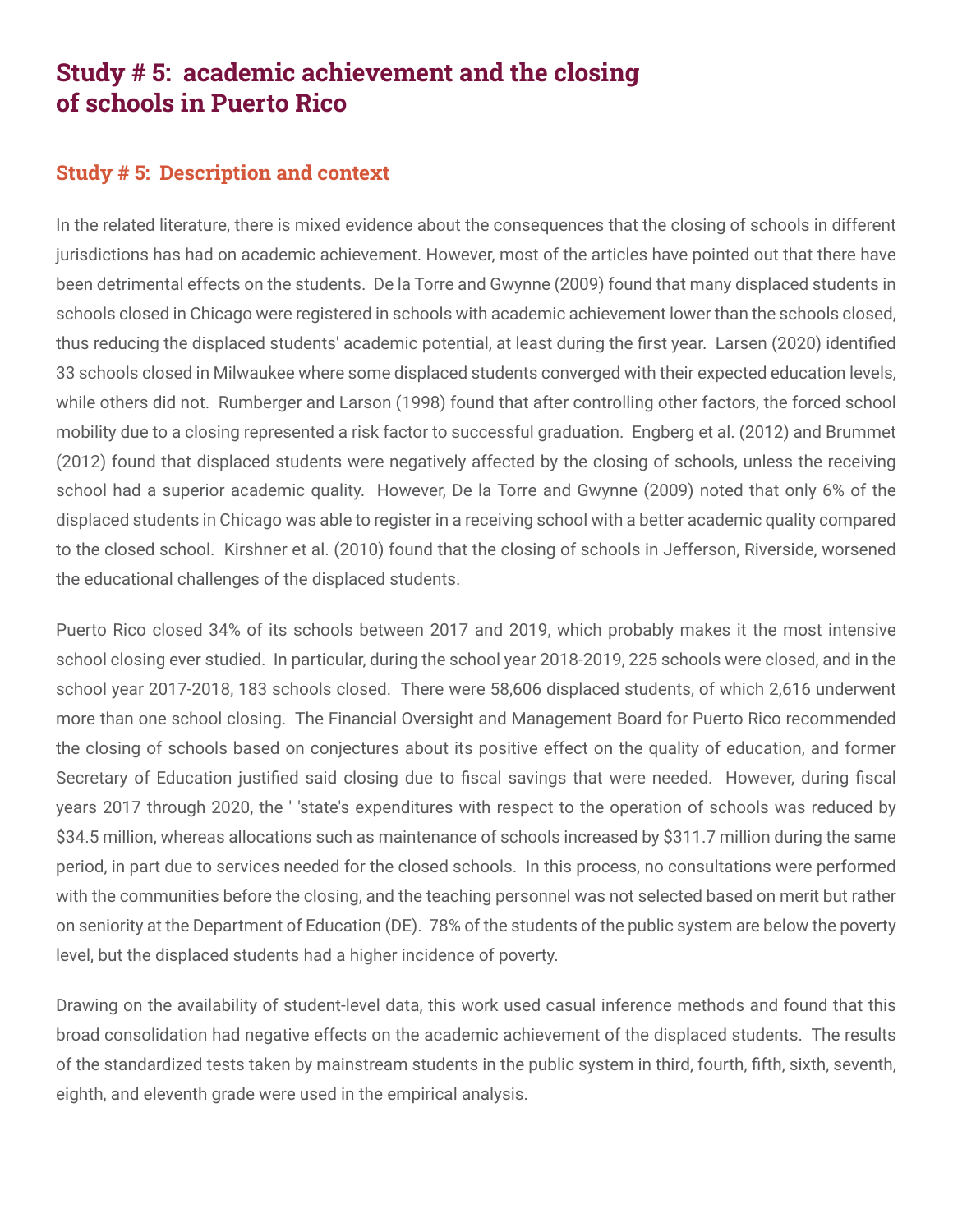#### Study # 5: Findings

After matching the students with the data based on different observable characteristics such as age, gender, poverty level, and quality of receiving school, among others, the following findings were revealed:

- Students who experienced a closing of a school had between 0.035 and 0.0404 higher probability of obtaining lower scores in META test compared to non-displaced students.
- Despite the fact that the average academic achievement of all students went down from 2017 through 2019, the 'students' performance in the standardized tests, META, went further down from one year to the next for displaced students when compared to non-displaced students. This negative outcome remained under different specifications of the model.
- After two years, the displaced students continued showing a lower academic performance compared to their non-displaced counterparts.

#### Recommendations based on Study # 5:

The reopening of some schools should be considered. The reduction in the student population can allow for smaller groups in the classroom, facilitating the possibility of teachers offering more individualized instruction and thus improve the academic performance. This would allow for a better attention to the broad functional diversity of the students in the public system where at least 17% has been diagnosed with special learning problems. This reopening would also contribute to the resilience of the public system given the continuous incidents of natural disasters in Puerto Rico.

Since the average score in the standardized tests has gone down in the last three years in the public system in Puerto Rico, a better alignment of the school curriculum with the META test is recommended, and to make it compulsory for teachers to include the results of the META test in the course grade in order to encourage a better execution. In the past, there have been initiatives on this matter, but they have not been implemented in a uniform manner. Some fear this may penalize students with academic lagging who may not obtain good scores in the META test until they can overcome their lags; but it is most likely that the lagging will lead the student to obtain lower grades at school, hence it will not have a negative effect. Currently, some students have little incentive to put major effort into the META test.

The integration of parents to the academic life is fundamental for the academic achievement of their children. Dr. Caraballo suggested that said integration can be broadened if assisting in-person to receive their children's grades and parents and teachers assembly becomes a requirement to participate in programs such as the public health program. Currently, the verification of the student school attendance is required for the family to participate in said health plan, but parents are not required to participate in the student life of their children. This requirement can be implemented through new legislation creating a two-hours leave for parents to be able to attend these school activities without affecting work stability.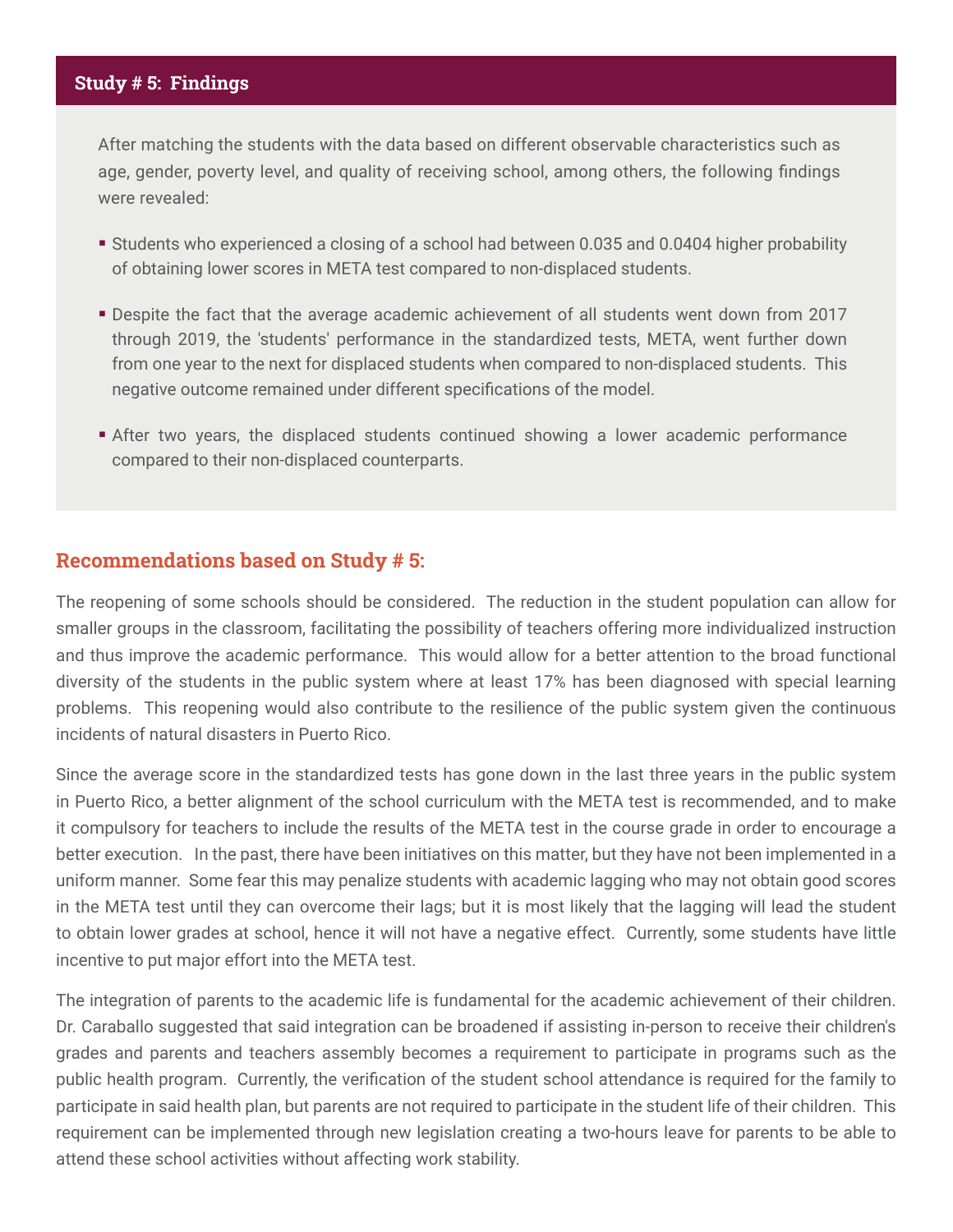# Looking into the future

Among the fives studies included in this report, a series of common elements are intertwined, as well as concerns looking into the future, that must be underlined. They are the following:

- There is a concern about the continuity of education public policies. On this matter, there are two important elements to be considered. One is the continuous rigorous evaluation of the implemented public 'policies' effects, which is vital to identify the policies yielding greater benefits. The other one is the need to establish continuity within the processes of the Department of Education.
- Poverty and its consequences rise as another central element given the multiple paths through which it affects our children and youngsters' academic development. Its roots go beyond the education system and therefore requires a collective effort of different sectors of society to tackle the problem.
- The lack of adequate attention to the specific problems of special education students is evident in the performance of middle and high school students, and in the higher school dropout rates observed among persons with disabilities. To achieve a truly inclusive society, it is urgent to concentrate on efforts and programs that can have a measurable impact on special education program participants.
- **The massive closing of schools has reduced the capacity to create more adequate learning environments, in** particular, for students in more vulnerable situations. Besides, it reduces the capacity to increase resilience in the face of emergency situations. The possible reopening of some schools must be considered, taking into account the education level, the conditions of vulnerability of the student population, and the specific community situations.
- Finally, in the last 3 years, Puerto Rico has suffered hurricanes, earthquakes, and a pandemic, stressing the need to have a more agile education system that can respond to the needs of the student population striving in the midst of emergency situations. It remains on the agenda to work on a system that can address these needs taking into account that the most vulnerable students are precisely the ones who need the most support.